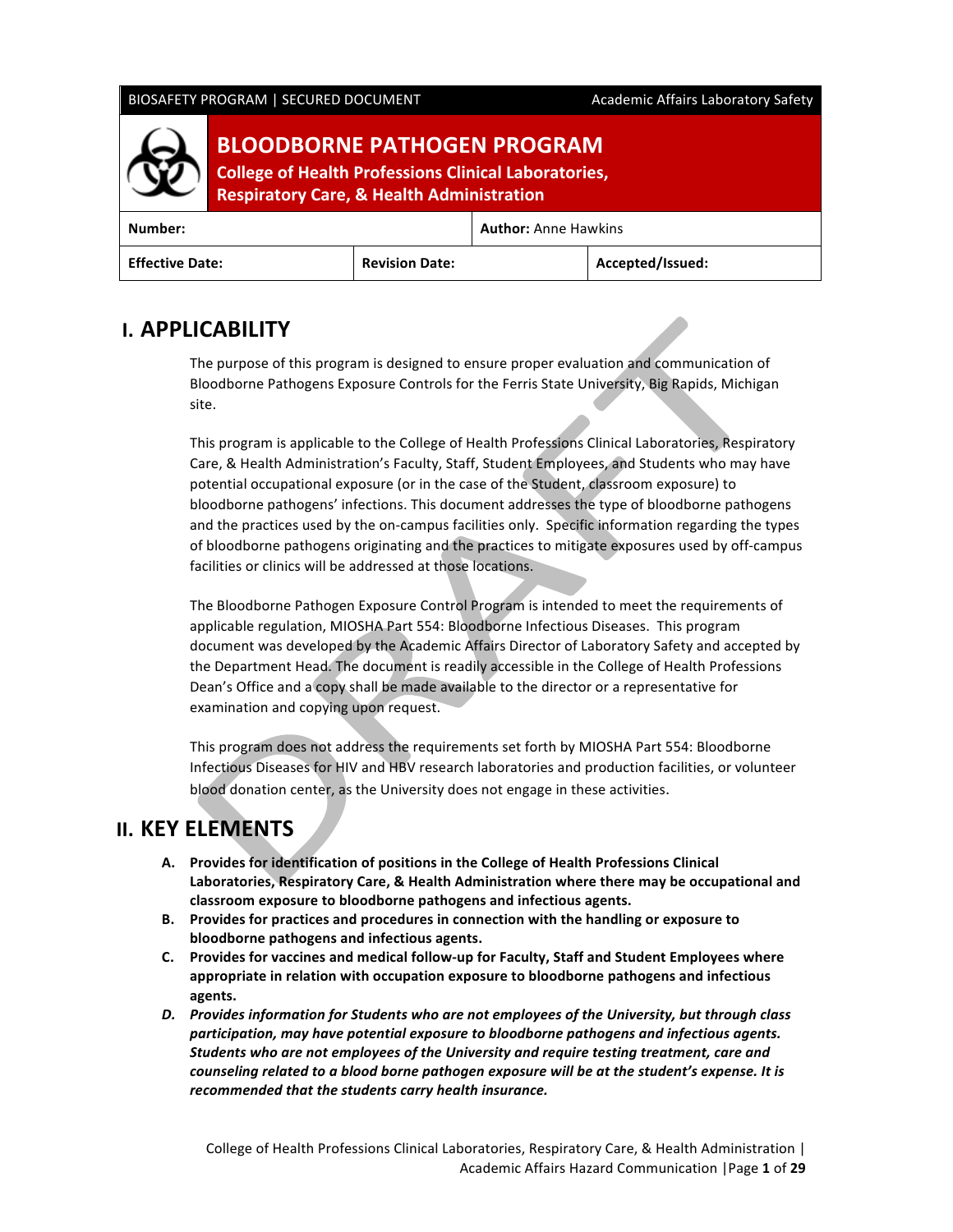**E.** Provides for training for the College of Health Professions Clinical Laboratories, Respiratory **Care, & Health Administration.**

# **III. ROLES IN THE PROCESS**

#### **A. Department Head**

- 1. Shall be responsible for implementing measures of readily accessible hand washing facilities for faculty, staff, student employees, and students.
- 2. Shall be responsible for communication with the Director of Laboratory Safety when provision of hand washing facilities is not feasible. A review, identification, and implementation of an appropriate hand cleanser in conjunction with clean cloth/paper towels or the Director of Laboratory Safety, Department Head, or specified designee, shall make antiseptic towelettes. When antiseptic cleansers or towlettes are used, hands shall be washed with soap and running water as soon as feasible.
- 3. Shall ensure that proper processes/procedures are in place for faculty, staff, student employees, and students requiring hand washing to be performed immediately or as soon as feasible after removal of gloves or other Personal Protective Equipment.
- 4. Shall ensure that proper processes/procedures in place for faculty, staff, student employees, and students for the recommended use of appropriate Personal Protective Equipment.
- 5. Shall maintain contingency plans for foreseeable circumstances that prevent following the recommended procedures.
- 6. Shall request assistance from the Director of Laboratory Safety for the purpose of establishing procedures/processes for cleaning, laundering, and disposing of Personal Protective Equipment required by MIOSHA Part 554: Bloodborne Infectious Diseases.
- 7. Shall ensure there are processes/procedures in place for scheduling a joint evaluation with the Director of Laboratory Safety for situations including:
	- a. Circumstances surrounding any potential exposure incidents (Appendix E)
	- b. The annual documented review and necessary updates to this program. This review shall consider:
		- 1. Changes in faculty, staff, student employee's, or student's tasks and procedures as well as the latest information from the CDC (Appendix E)
		- 2. Changes in technology that eliminate or reduce exposure to bloodborne pathogens (Appendix D), and
		- 3. Annual documentation of any commercially available and effective safer medical device designed to eliminate or minimize occupational exposure (Appendix D).
	- Identification, evaluation, and selection of effective engineering and work practice controls. Information is obtained from solicited non-managerial faculty, staff, and student employees responsible for direct patient care that is potentially exposed to contaminated sharps injuries. This information will be documented using Ferris State University Sharps Safety Device Evaluation Form (Appendix D).

### **B. Academic Affairs Director of Laboratory Safety**

1. Shall prepare an exposure determination based on input from the Department Head or designee. The Department Head or designee may prepare an exposure determination individually by using the Occupational Exposure to Bloodborne Pathogen (Infectious) Disease Determination Questionnaire (Appendix B). A combination of the two methods may be used if necessary. The exposure determination shall be made without regard to the use of personal protective clothing. Evaluation of routines and reasonably anticipated tasks or procedures shall determine if there is actual or reasonably anticipated exposure to blood or other potentially infections material for the College of

College of Health Professions Clinical Laboratories, Respiratory Care, & Health Administration | Academic Affairs Hazard Communication |Page **2** of **29**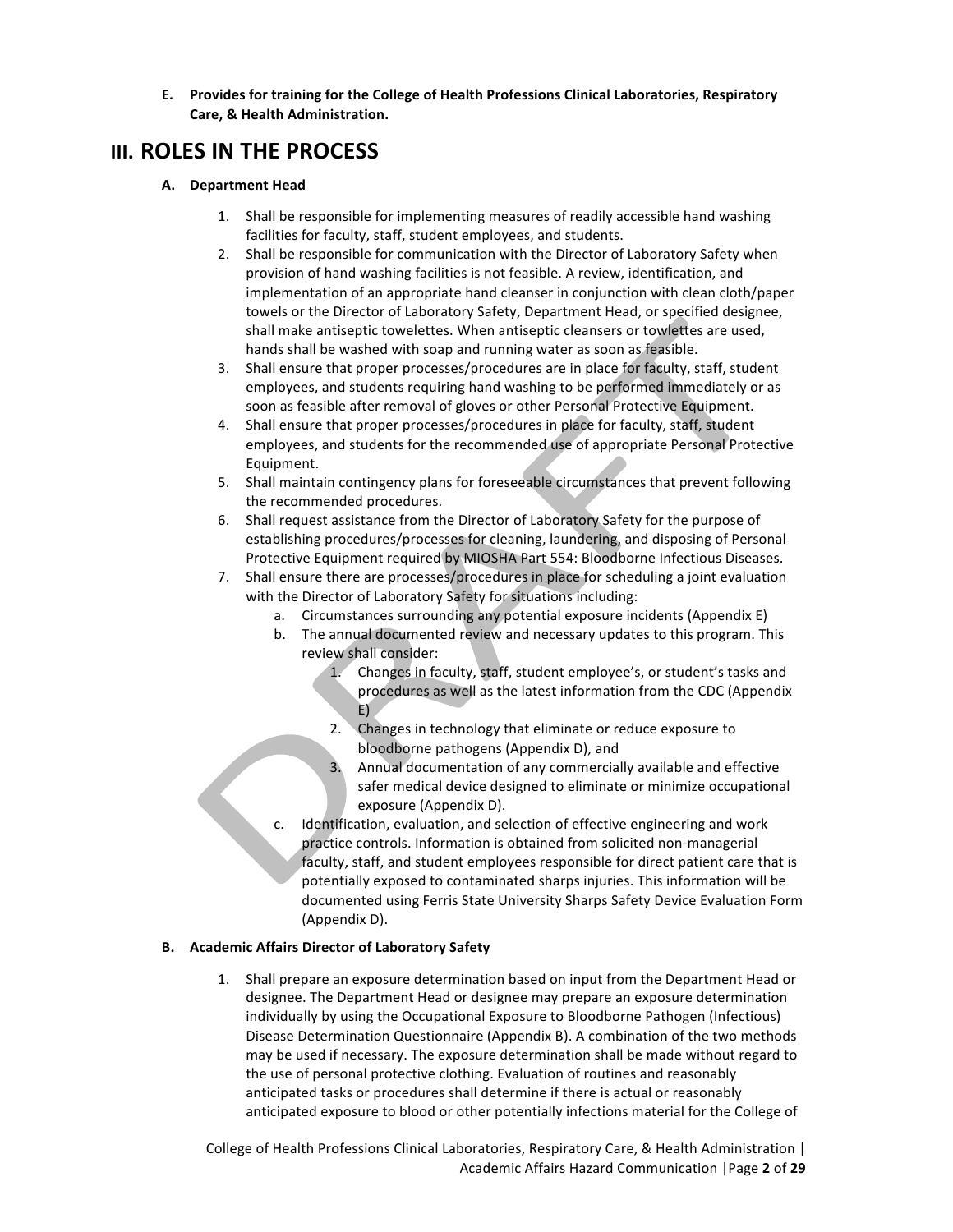Health Professions Clinical Laboratories, Respiratory Care, & Health Administration's Faculty, Staff, Student Employees, and Students. Based on this evaluation, the College of Health Professions Clinical Laboratories, Respiratory Care, & Health Administration's Faculty, Staff, Student Employees, and Students will be categorized into Category A (real and anticipated exposure to blood or other potentially infectious material) or Category B (no exposure to blood or other potentially infections material). A list of current Category A position classifications is located in Appendix A.

- 2. Shall prepare procedures for the recognition of reasonably anticipated exposure to blood or other potentially infectious material. Procedures shall also be prepared for the appropriate selection, use, maintenance, and disposal of personal protective equipment, contaminated needles, and other contaminated sharps.
- 3. Shall prepare evaluations of circumstances surrounding possible bodily fluid transfer and needle stick incidents.

## **C. Birkam Health**

1. Shall be responsible for the schedule and method of implementation, Hepatitis B vaccinations, post-exposure evaluations, follow-ups, communication of hazards, and record keeping required by MIOSHA Part 554: Bloodborne Infectious Diseases.

# **IV. PROCESS**

## **A. Evaluation**

1. The Department Head or specified designee shall evaluate routine or reasonably anticipated tasks and procedures or groups of closely related tasks and procedures in which occupational exposure may occur that are performed by the College of Health Professions Clinical Laboratories, Respiratory Care, & Health Administration's Faculty, Staff, Student employees, or Students in the classroom setting.

# **B.** Methods of Compliance

1. Universal precautions shall be observed to prevent contact with blood or other potentially infectious materials. Under circumstances in which differentiation between bodily fluid types is difficult or impossible, all bodily fluids shall be considered potentially infectious materials.

# **C. Engineering and Work Practice Controls**

- 1. Engineering and work practice controls shall be used to eliminate or minimize the College of Health Professions Clinical Laboratories, Respiratory Care, & Health Administration's Faculty, Staff, Student Employees', and Students' exposure. Where occupational exposure remains after institution of these controls, Personal Protective Equipment shall also be used.
- 2. Engineering controls, such as hoods and biosafety cabinets, shall be examined, maintained, and/or replaced on a regular schedule.
- 3. Contaminated needles or other contaminated sharps shall not be bent, recapped, or removed. Shearing or breaking of contaminated needles or other contaminated sharps is prohibited.
- 4. Immediately or as soon as possible after use, contaminated sharps shall be placed in appropriate containers. The containers shall be:
	- a. Puncture resistant.
	- b. Labeled or color coded in accordance with this program.
	- c. Leak-proof on the sides and bottom.
- 5. Eating, drinking, smoking, applying cosmetics, or lip balm, and handling contact lenses is prohibited in first-aid and restroom areas where there is reasonable likelihood of occupational exposure.

College of Health Professions Clinical Laboratories, Respiratory Care, & Health Administration | Academic Affairs Hazard Communication |Page **3** of **29**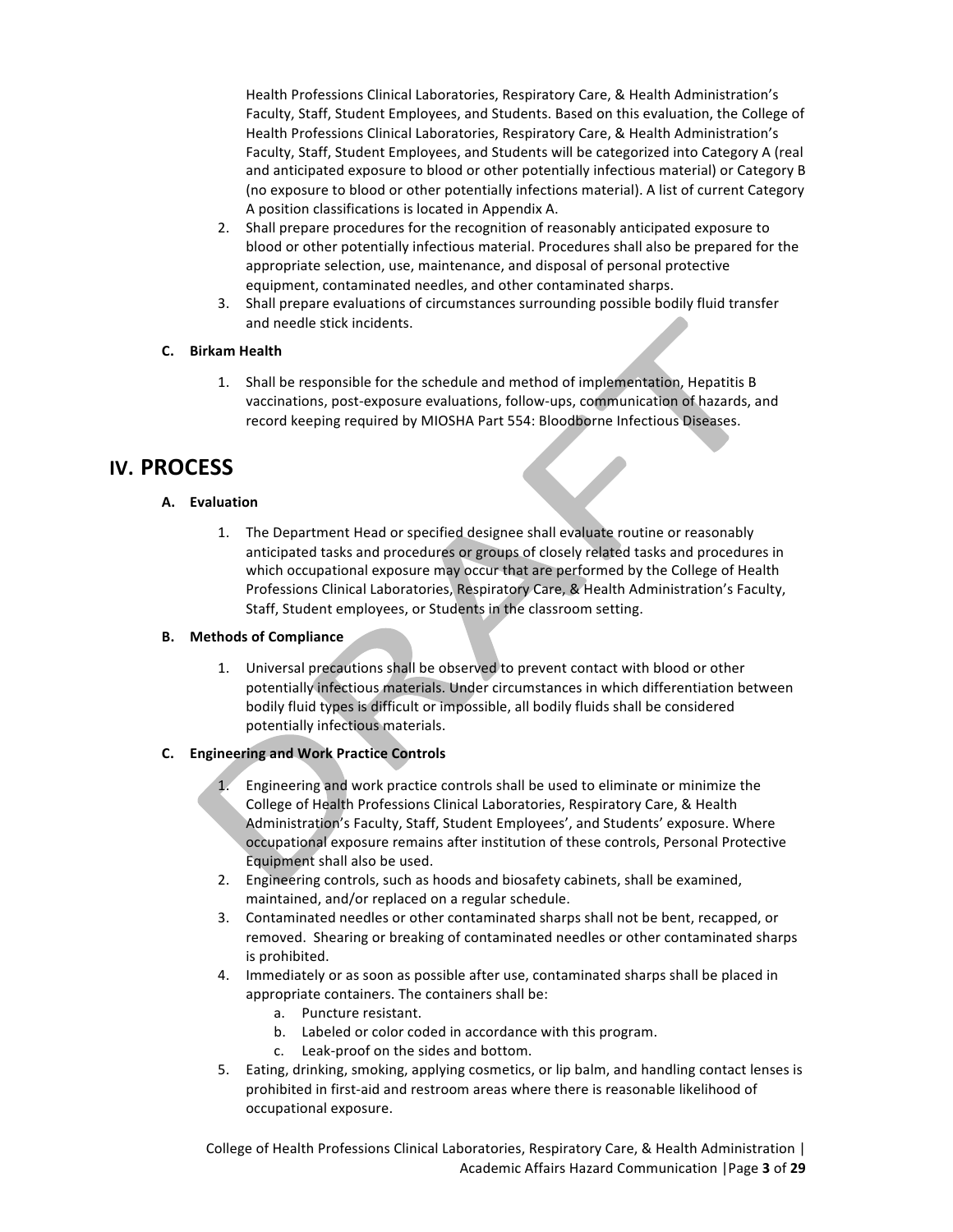- 6. Food and drink shall not be kept in any refrigerator, freezer, shelves, cabinets, or on countertops where blood or other potentially infectious materials may be present.
- 7. All procedures involving blood or other potentially infectious materials shall be performed in such a manner as to minimize splashing, spraying, splattering, and generation of droplets of these substances.

#### **D. Personal Protective Equipment**

- 1. When there is a potential occupational exposure, appropriate Personal Protective Equipment shall be used as appropriate. Personal protective equipment includes, but is not limited to: gowns, gloves, laboratory coats, face shields or masks and eye protection, mouthpieces, resuscitation bags, pocket masks, or other ventilation devices. Personal Protective Equipment shall only be considered "appropriate" if it does not permit blood or other potentially infectious materials to pass through it. Blood or potentially infectious materials should not reach the College of Health Professions Clinical Laboratories, Respiratory Care, & Health Administration's Faculty, Staff, Student Employee's, or Student's street clothes, undergarments, skin, eyes, mouth or other mucous membranes under normal conditions of use and for the duration of time for which the Personal Protective Equipment will be used.
- 2. If garments are penetrated by blood or other potentially infectious materials, the garments shall be removed as soon as feasible.
- 3. All Personal Protective Equipment shall be removed prior to leaving the facility.
- 4. When Personal Protective Equipment is removed, it shall be placed in an appropriately designated area or designated container for storage, washing, decontamination, or disposal.
- 5. Gloves shall be worn when it can be reasonably anticipated that the College of Health Professions Clinical Laboratories, Respiratory Care, & Health Administration's Faculty, Staff, Student Employees, or Students may have contact with blood, potentially infectious materials, mucous membranes, or non-intact skin. Gloves shall also be worn when performing vascular access procedures such as removing foreign bodies, and when handling or touching contaminated items or surfaces.
	- a. Disposable (single use) gloves shall be immediately replaced if they tear, are punctured, or when their ability to function as a barrier is compromised.
	- b. Disposable (single use) gloves shall not be washed or decontaminated for reuse.
	- c. Gloves shall be changed between patient contacts.
	- d. Utility gloves shall be discarded if they are cracked, peeling, discolored, torn, punctured, or exhibit other signs of deterioration. They may be decontaminated for reuse if the integrity of the gloves is maintained.
	- e. Tear and puncture-resistant gloves shall be provided for procedures that involve a high risk of laceration but do not require a high degree of dexterity.
- 6. Proper Personal Protective Equipment must be worn when eye, nose, or mouth contamination can reasonably be expected by splashes, sprays, or splatters of blood or potentially infectious materials. Masks, eye protection, face shields, goggles, glasses with solid side shields, chin- length face shields, or a combination of the previous listings shall be worn whenever contamination is probable.
- 7. Appropriate protective clothing such as, but not limited to: gowns, aprons, lab coats, clinic jackets or similar outer garments shall be worn in occupational exposure situations. The type and characteristics will depend upon the task and degree of occupational exposure anticipated.
- 8. Students who are not employed by the University will be required to pay for their own Personal Protective Equipment if it is determined the procedure they are assigned to perform require Personal Protective Equipment.

#### **E. General Housekeeping**

College of Health Professions Clinical Laboratories, Respiratory Care, & Health Administration | Academic Affairs Hazard Communication |Page **4** of **29**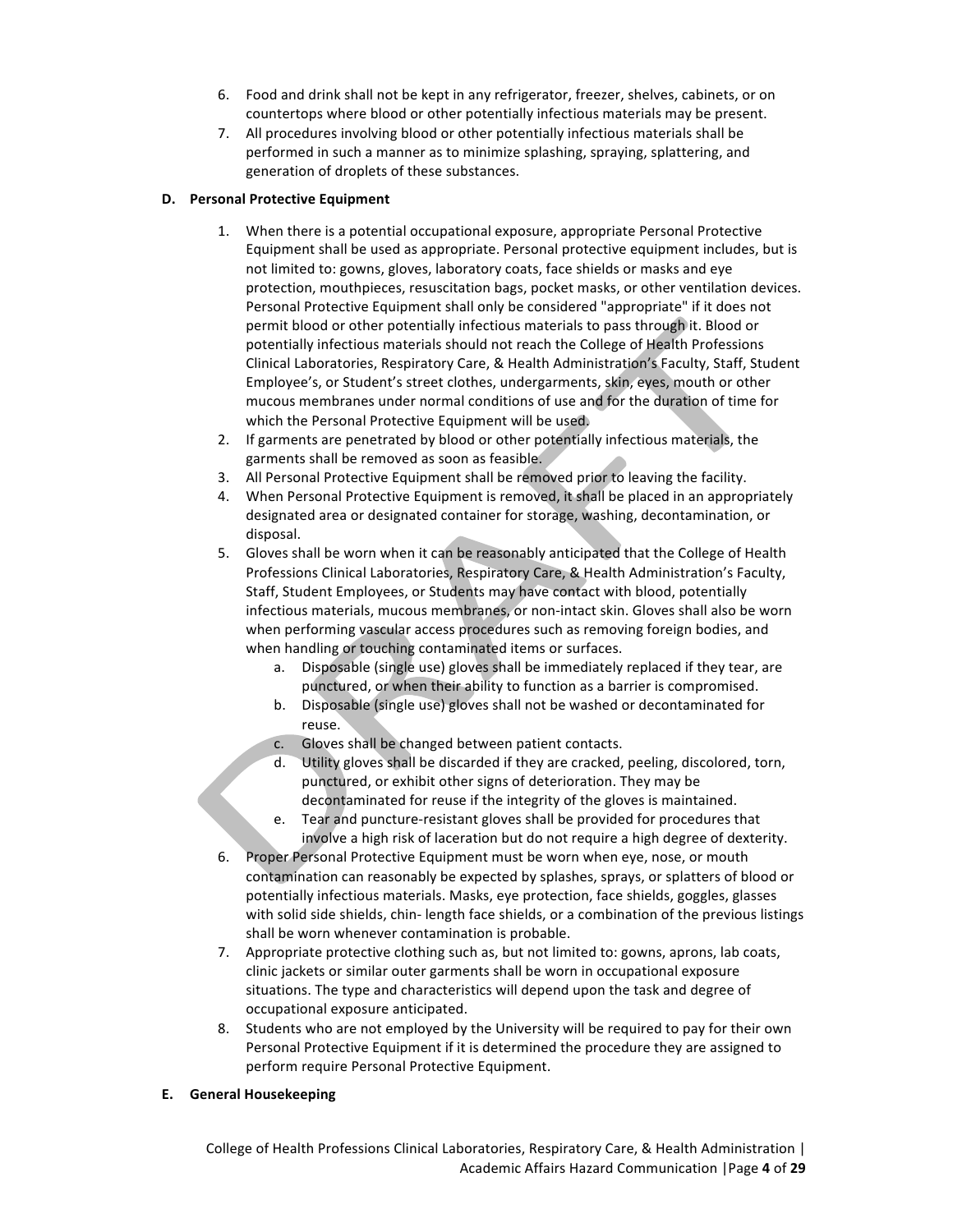- 1. College of Health Professions Clinical Laboratories, Respiratory Care, & Health Administration Faculty, Staff, Student Employees, and Students covered under this program shall ensure that the worksite is maintained in a clean and sanitary condition. An appropriate schedule for cleaning and method of decontamination shall be based upon the location within the facility, type of surface to be cleaned, type of soil present, and tasks or procedures being performed in the area. The Department Head or specified designee to support this program will develop appropriate schedule.
- 2. All equipment and environmental working surfaces shall be cleaned and decontaminated after contact with blood and other potentially infectious materials.
	- a. After completion of procedures, contaminated work surfaces shall be decontaminated with an appropriate disinfectant immediately or as soon as feasible. Work surfaces should also be decontaminated when surfaces are overtly contaminated, after any spill of potentially infectious materials, and at the end of the work shift if the surface may have become contaminated since the last cleaning.
	- b. Protective covering, such as imperviously-backed absorbent paper used to cover equipment and, shall be removed and replaced as soon as feasible if contaminated or at the end of the work shift.
	- c. All bins, pails, cans, and similar receptacles intended for reuse and where there is a reasonable likelihood for contamination with blood or other potentially infectious materials shall be inspected, cleaned, and decontaminated on a regularly scheduled basis. Upon visible contamination, such cleaning and decontamination shall be as soon as possible. The University will maintain records and documentation of cleaning and decontamination.
	- d. Broken glassware that may have been contaminated shall not be picked up directly with the hands. It shall be cleaned up using mechanical means, such as a brush and dustpan, tongs, or forceps.
- 3. During use, containers for contaminated sharps shall be:
	- a. Easily accessible to personnel and located as close as feasible to the immediate area where sharps are used,
	- b. Maintained upright throughout use, and
	- c. Replaced routinely per the Biohazardous Waste Program.
- 4. Regulated waste and contaminated sharps shall be discarded immediately after use or as soon as feasible in containers that are:
	- a. Closable,
	- b. Puncture resistant,
	- c. Labeled or color coded in accordance with this program, and
	- d. Leak-proof on the sides and bottom.
- 5. When moving containers of contaminated sharps from the area of use, the containers shall be:
	- a. Closed immediately prior to removal or replacement to prevent spillage or protrusion of contents during handling, storage, transport, or shipping.
	- b. Placed in a secondary container if leakage is possible. The second container shall be:
		- 1. Closable,
		- 2. Constructed to contain all contents and prevent leakage during handling, storage, transport, or shipping, and
		- 3. Labeled or color-coded in accordance with this program.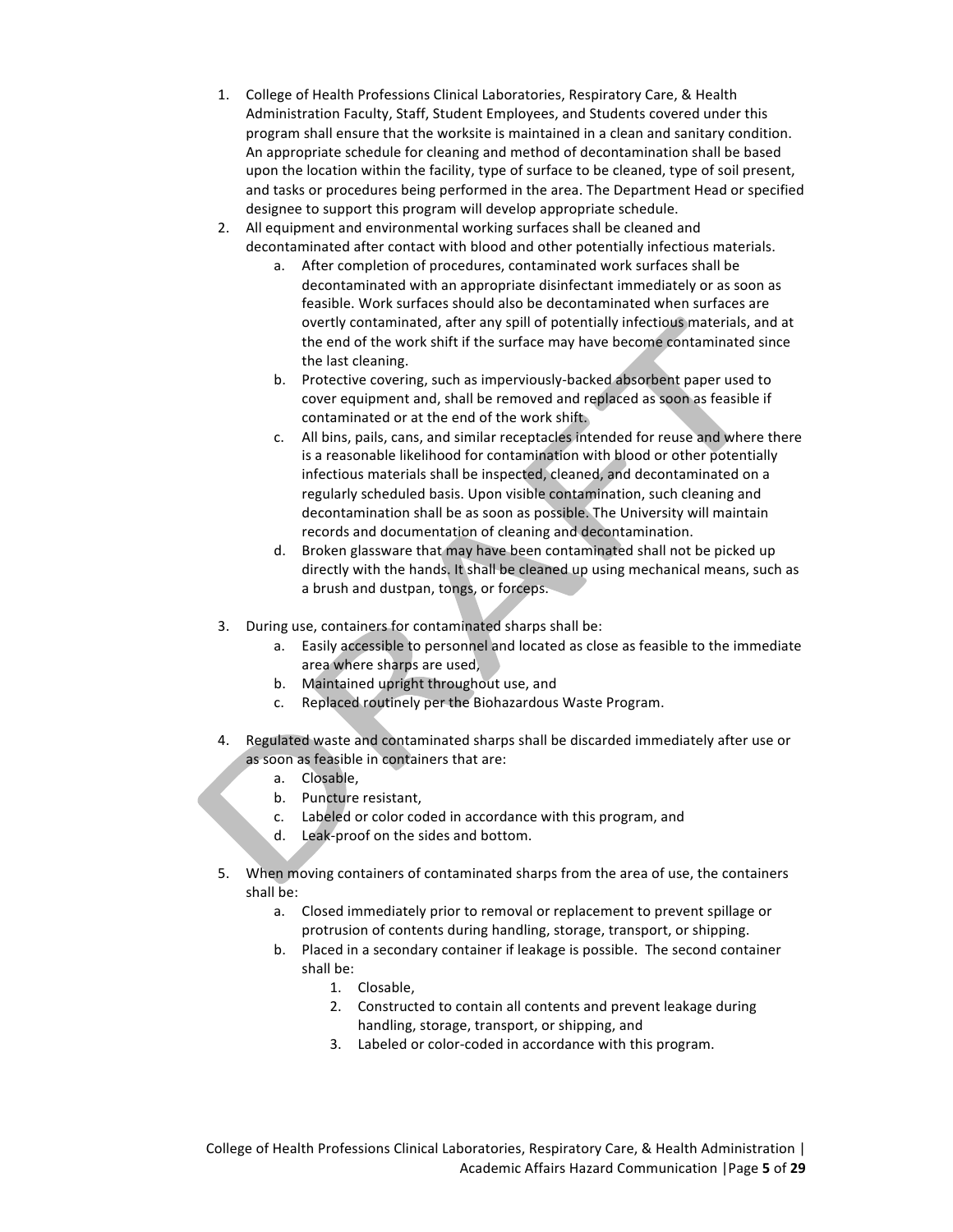- 6. Reusable containers shall not be opened, emptied, or cleaned manually or in any other manner that would expose Faculty, Staff, Student Employees, or Students to the risk of percutaneous injury.
- 7. Other regulated waste shall be placed in containers which are:
	- a. Closable,
	- b. Constructed to contain all contents and prevent leakage of fluids during handling, storage, transport, or shipping,
	- c. Labeled or color-coded in accordance with this program.
	- d. Closed prior to removal to prevent spillage or protrusion of contents during handling, storage, transport, or shipping.
- 8. If outside contamination of the regulated waste container occurs, it shall be placed in a second container. The second container shall be:
	- a. Closable,
	- b. Constructed to contain all contents and prevent leakage of fluids during handling, storage, transport, or shipping,
	- c. Labeled or color-coded in accordance with this program.
	- d. Closed prior to removal to prevent spillage or protrusion of contents during handling, storage, transport, or shipping, and
	- e. Disposed of in accordance with applicable law and regulations.
- 9. If contaminated laundry is generated, (only where disposal Personal Protective Equipment could not be utilized) it is the University's responsibility to ensure:
	- a. Contaminated laundry shall be handled as little as possible with a minimum of agitation
	- b. Contaminated laundry shall be bagged or contained at the location where it was used and shall not be rinsed or sorted in the location of use.
	- c. Contaminated laundry shall be placed and transported in bags or containers labeled or color-coded in accordance with this program.
	- d. Whenever contaminated laundry is wet and presents a reasonable likelihood of soak-through or leakage from the bag or container, the laundry shall be placed and transported in bags or containers that prevent soak-through and/or leakage of fluids to the exterior.
	- e. College of Health Professions Clinical Laboratories, Respiratory Care, & Health Administration Faculty, Staff, Student Employees, and Students who handle or contact contaminated laundry shall wear protective gloves and other appropriate Personal Protective Equipment.
	- f. If contaminated laundry is shipped off-site to a second facility owned by this University which does not utilize universal precautions in the handling of all laundry, the facility generating the contaminated laundry will place such laundry in bags or containers which are labeled or color-coded.

### **F. Hepatitis B Vaccination, Post-Exposure Evaluation and Follow-Up**

### **1. General Guidelines**

- a. The Hepatitis B vaccine and vaccination series will be available to all College of Health Professions Clinical Laboratories, Respiratory Care, & Health Administration Faculty, Staff, Student Employees, and Students who have occupational exposure. Birkam Health Center or designee may provide this vaccine.
- b. Post-exposure evaluation and follow-up to all College of Health Professions Clinical Laboratories, Respiratory Care, & Health Administration Faculty, Staff, Student Employees, and Students who have had an exposure incident.

College of Health Professions Clinical Laboratories, Respiratory Care, & Health Administration | Academic Affairs Hazard Communication |Page **6** of **29**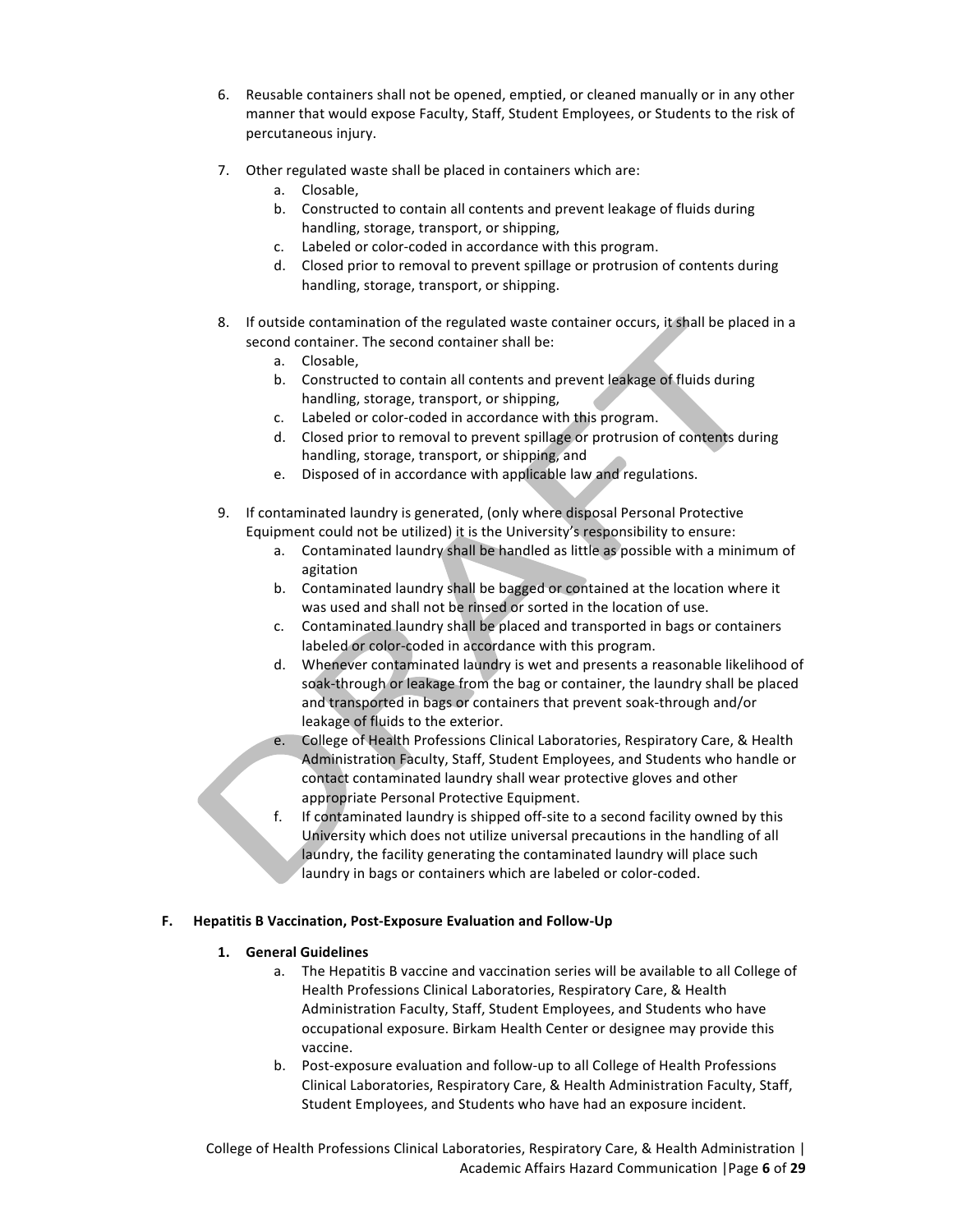- c. Such medical evaluations and procedures including the Hepatitis B vaccine and vaccination series, and post-exposure evaluation and follow-up including prophylaxis, for Category A will be:
	- 1. At no cost to the College of Health Professions Clinical Laboratories, Respiratory Care, & Health Administration's Faculty, Staff, and Student Employees,
	- 2. At a reasonable time and place,
	- 3. Performed by or under the supervision of a licensed physician or by or under the supervision of another licensed healthcare professional,
	- 4. Provided according to recommendations of the U.S. Public Health Service current at the time these evaluations and procedures take place.
	- 5. An accredited laboratory at no cost to the College of Health Professions Clinical Laboratories, Respiratory Care, & Health Administration's Faculty, Staff, and Student Employees will conduct all laboratory tests.
	- 6. Students' post-exposure follow-up shall be initiated by the College of Health Professions Clinical Laboratories, Respiratory Care, & Health Administration Manager/supervisor and will normally be provided by Birkam Health Center. Costs for post-exposure follow-up and laboratory testing are the responsibility of the student but should usually be covered under the student's health insurance.

### **2. Hepatitis B Vaccination**

- a. Hepatitis B vaccination shall be made available after the eligible Category A College of Health Professions Clinical Laboratories, Respiratory Care, & Health Administration's Faculty, Staff, Student Employees, and Students have received the required training. This shall occur within 10 working days of initial assignment to tasks or positions with occupational exposure. If the College of Health Professions Clinical Laboratories, Respiratory Care, & Health Administration's Faculty, Staff, Student Employees, or Students have previously received the complete Hepatitis B vaccination series, and antibody testing has revealed that the employee is immune, or the vaccine is contraindicated for medical reasons, the vaccination shall not be made available.
- b. Costs for Hepatitis B Vaccination and post-exposure follow-up are the responsibility of the Student but should usually be covered under the Student's health insurance.
- c. Participation in a prescreening program shall not be a prerequisite for receiving Hepatitis B vaccination.
- d. Hepatitis B Vaccination antibody testing for those eligible employees, of the College of Health Professions Clinical Laboratories, Respiratory Care, & Health Administration (Category A) who desire such testing before deciding whether or not to receive the Hepatitis B Vaccination shall be made available.
- e. If the College of Health Professions Clinical Laboratories, Respiratory Care, & Health Administration's Faculty, Staff, or Student Employee initially declines Hepatitis B Vaccination but at a later date, while still covered under MIOSHA Part 554: Bloodborne Infectious Disease decides to accept that vaccination, The Department Head or specified designee shall make available Hepatitis Vaccination at that time.
- f. College of Health Professions Clinical Laboratories, Respiratory Care, & Health Administration's Faculty, Staff, or Student Employees who decline to accept Hepatitis B vaccination offered by the University must sign Ferris State University's Declination Statement Referenced to in Section VI below. (Appendix C)

College of Health Professions Clinical Laboratories, Respiratory Care, & Health Administration | Academic Affairs Hazard Communication |Page **7** of **29**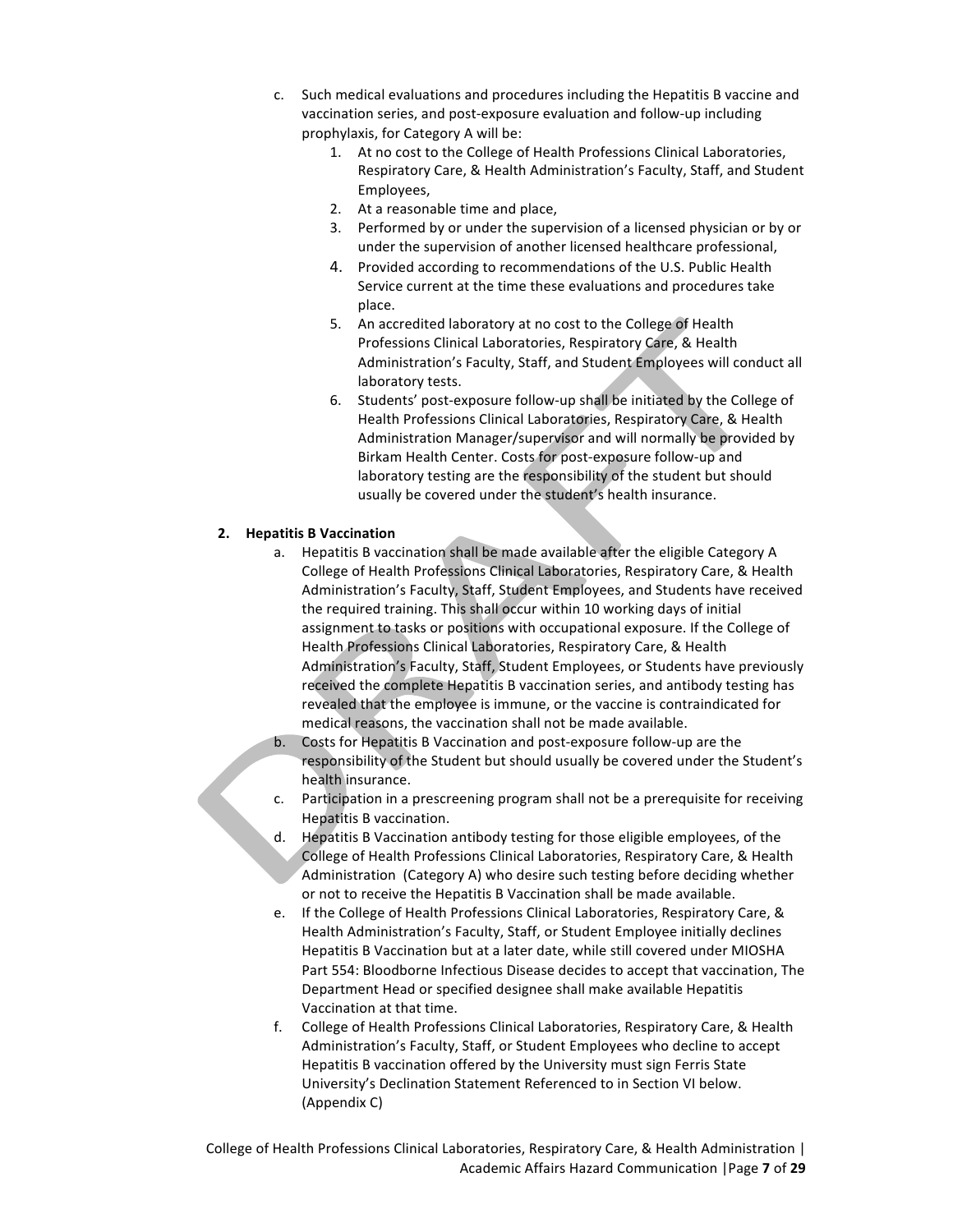- 1. College of Health Professions Clinical Laboratories, Respiratory Care, & Health Administration's Faculty, Staff, and Student Employees who have received the Hepatitis B Vaccine prior to their employment with Ferris State University shall provide documentation of this to the Department Head or specified designee.
- 2. The Department Head or specified designee shall identify a location and positions that will maintain these employee health records and make them available to Birkam Health Center. The Academic Affairs Director of Laboratory Safety may request these records during a regulatory inspection or an authorized University internal inspection.
- 3. Students through class participation or field activate who may have potential exposure to Bloodborne Pathogens and infectious agents who have received the Hepatitis B Vaccine are encourage to provide documentation of this to their instructor.
- g. If the U.S. Public Health Service recommends routine booster dose(s) of Hepatitis B vaccine at a future date, such booster dose(s) shall be made available in accordance with MIOSHA Part 554: Bloodborne Infectious Disease.

## **3. Post-Evaluation and Follow-Up**

- a. Following a report of an occupational exposure incident, The Department Head or specified designee shall immediately make available a confidential medical evaluation and follow-up to the exposed Category A Faculty, Staff or Student Employee. This evaluation shall include the following elements (the steps below will also be provided to the occupationally exposed Student, however the costs for such services will be the Student's responsibility):
	- 1. Documentation of the route(s) of exposure(s), and the circumstances under which the exposure incident occurred,
	- 2. Identification and documentation of the source individual, unless the University can establish that identification is unfeasible or prohibited by state or local law.
		- a. The source individual's blood shall be tested as soon as feasible, but only after consent is obtained, in order to determine HBV and HIV infectivity. If consent is not obtained, the health care provider shall document the basis on which legally required consent cannot be obtained. When law does not require the source individual's consent, the source individual's blood, if available, shall be tested and the results documented.
		- b. When the source individual is known to be infected with HBV or HIV, testing for the source individual's known HBV or HIV status need not be repeated.
		- c. Results of the source individual's testing shall be made available to the exposed Faculty, Staff, Student Employee, or Student. The exposed individual shall be informed of applicable laws and regulations concerning disclosure of the identity and infectious status of the source individual.
	- 3. Identification of the type and brand of devices (such as needles, sharps, etc.) involved in the incident.
	- 4. Collection and testing of the blood or HBV and HIV serological status shall include both of the following:
		- a. The exposed individual's blood shall be collected as soon as feasible and tested after consent is obtained.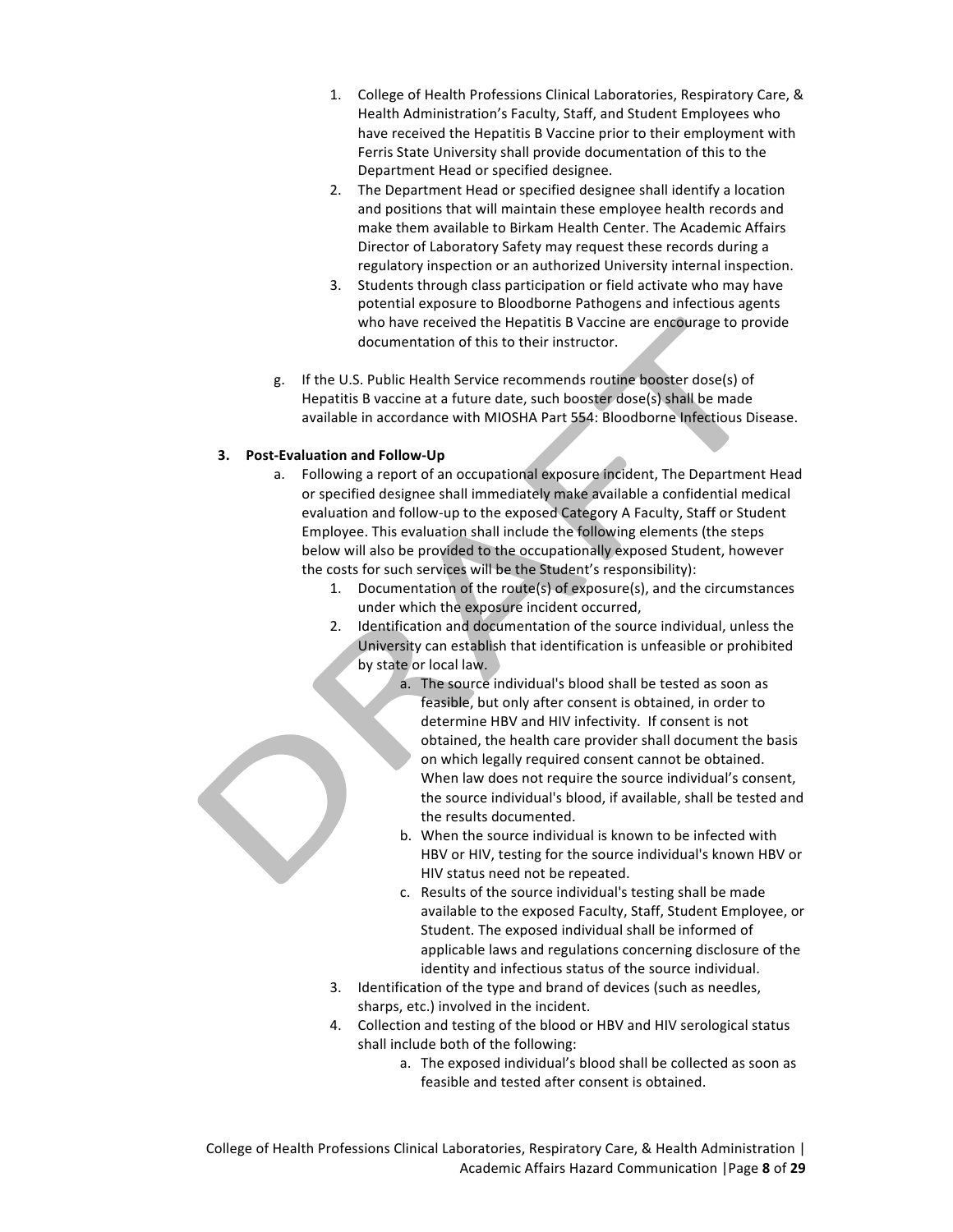- b. If the exposed individual's consents to a baseline blood collection, but not to HIV testing at that time, the sample shall be preserved for not less than 90 days. If within the 90 days the employee elects to have the base line sample tested, such testing shall be done as soon as feasible.
- b. Counseling and evaluation of reported illness shall be provided to the exposed individual. As recommended by the U.S. Public Health Service, post-exposure prophylaxis will be provided when medically indicated.
- c. The healthcare professional evaluating the College of Health Professions Clinical Laboratories, Respiratory Care, & Health Administration's Faculty, Staff, Student Employees, or Students after an exposure incident will be provided the following information:
	- 1. A copy of MIOSHA Part 554: Bloodborne Infectious Disease (unnecessary if treatment is provided at Birkham Health Center),
	- 2. A description of the exposed individuals' duties as they relate to the exposure incident.
	- 3. Documentation of the route(s) of exposure and circumstances under which exposure occurred;
	- 4. Results of the source individual's blood testing, if available.
	- 5. All medical records relevant to the appropriate treatment of the individual including vaccination status those are the University's responsibility to maintain.
	- 6. A description of the Personal Protective Equipment used or to be used at the time of incident.

### **d. Healthcare Professional's Written Opinion**

- 1. Birkam Health Center or their designee shall obtain and provide the College of Health Professions Clinical Laboratories, Respiratory Care, & Health Administration's Faculty, Staff, and Student Employees a copy of the evaluating healthcare professional's written opinion within 15 days of the completion of the evaluation.
- 2. If the initial visit was made to a facility designated by Birkam Health Center, Category A College of Health Professions Clinical Laboratories, Respiratory Care, & Health Administration's Faculty, Staff, and Student Employees shall obtain their records from the facility and transfer them to Birkam Health Center for their follow-up visit.
- 3. The healthcare professional's written opinion for Hepatitis B vaccination shall be limited to whether Hepatitis B vaccination is indicated for an employee and if the employee has received such vaccination. The healthcare professional's written opinion for postexposure evaluation and follow-up shall be limited to the following information:
	- a. That the exposed individual has been informed of the results of the evaluation.
	- b. That the exposed individual has been told about any medical conditions resulting from exposure from blood or other potentially infectious materials which require further evaluation or treatment.
	- c. All other findings or diagnosis shall remain confidential and shall not be included in the written report.
- 4. The Healthcare Professional's Written Opinion may be made available to the occupationally exposed Student, however the cost for the service will be the Student's responsibility. If the Student made an initial visit to a facility designated by Birkam Health Center, the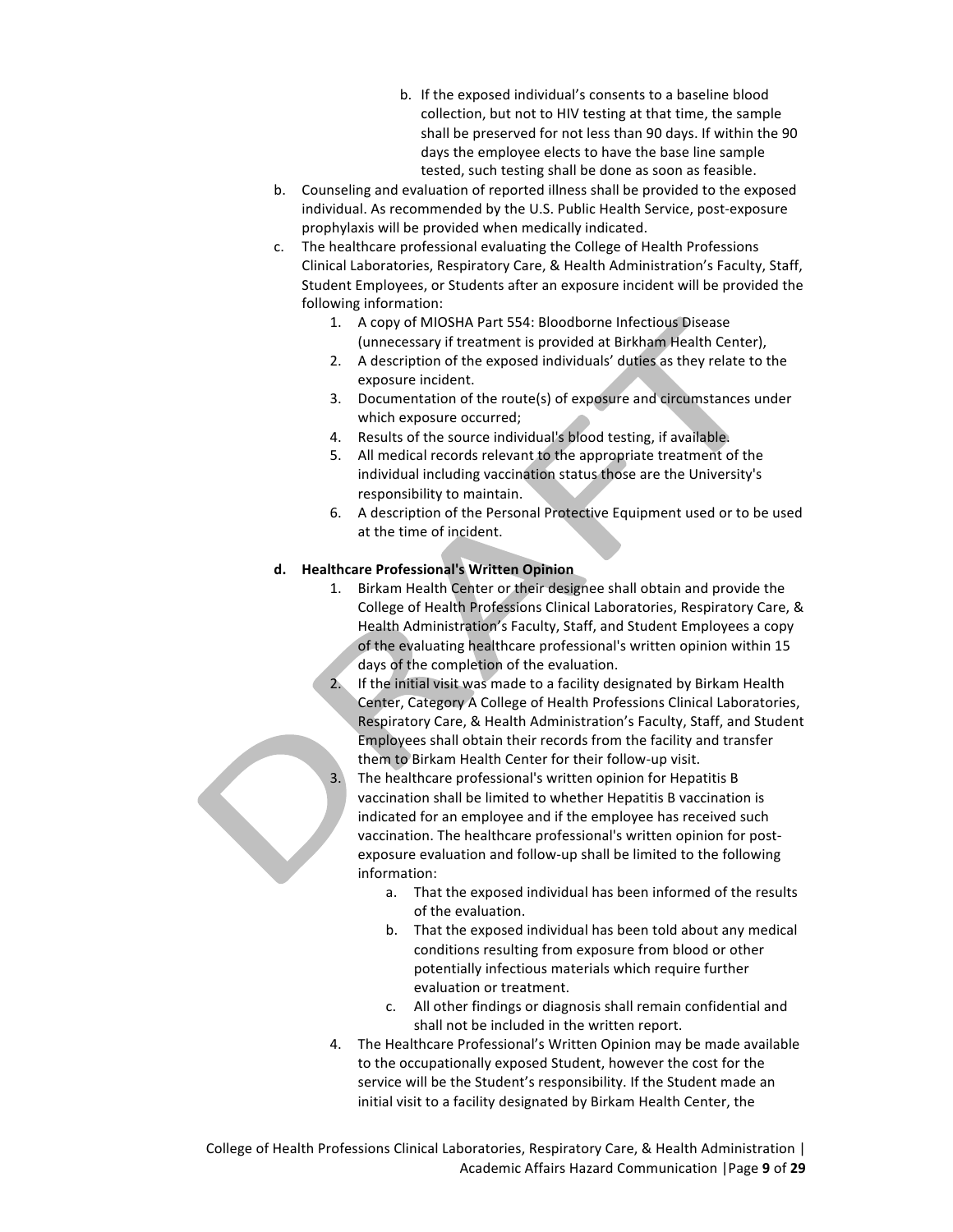student may request to have their records transferred to Birkam Health Center for follow up or to their own physician for the follow-up visit.

#### **e. Medical Recordkeeping**

- 1. Birkam Health Center shall maintain the required medical records in accordance with standard medical practice and kept for the duration of employment + 30 years. Birkam Health Center requires the Department Head to have a designated area for keeping *the Employee Health Records associated immunization of their Staff and Student Employees* who have received the Hepatitis B Vaccine from another *facility.*
- 2. Birkam Health Center requires the College of Health Professions Clinical Laboratories, Respiratory Care, & Health Administration who have Students who are in University programs that encourage or require the Hepatitis B Vaccine and who have received their Hepatitis B Vaccine from another facility to maintain these records within their department. The record retention requirements for these records will be ten years.

#### **G. Communication of Hazard**

- 1. Labels
	- a. Warning labels shall be affixed to containers of regulated waste, refrigerators, and freezers that contain blood or other potentially infectious material. Warning labels shall also be affixed to containers used to store, transport, or ship blood or other potentially infectious materials, except as provided in Section E (General Housekeeping) of this program.
	- b. Labels required is BIOHAZARD



- c. These labels shall be fluorescent orange or orange-red or predominantly so, with lettering or symbols in a contrasting color.
- d. Labels required shall be an integral part of the container or shall be affixed as close as feasible to the container by wire, adhesive, or other method that prevents their loss or unintentional removal.
- e. Red bags or red containers may be substituted for labels.
- f. Containers of blood, blood components, or blood products which are labeled as to their contents and which have been released for transfusion or other clinical use are exempted from the labeling requirements of this written program.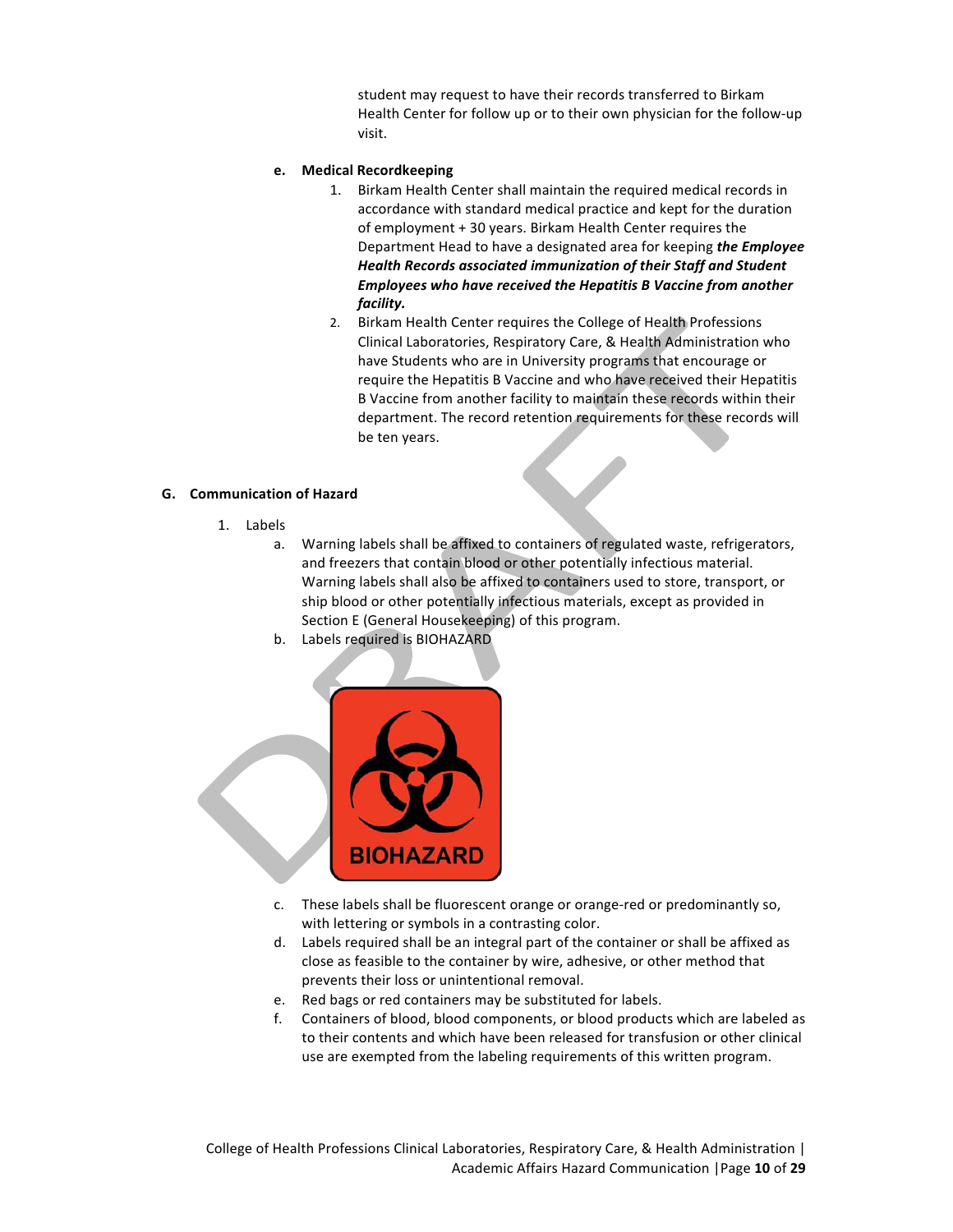- g. Individual containers of blood or other potentially infectious materials that are placed in a labeled container during storage, transport, shipment or disposal are exempted from labeling requirements.
- h. Labels required for contaminated equipment shall also state which portions of the equipment remain uncontaminated if applicable.
- i. Regulated waste that has been decontaminated need not be labeled or colorcoded.
- j. All biological hazardous conditions shall be identified in an identical manner.
- 2. Signs
	- a. At the entrance of the work area where infectious agents are or may be present, a sign shall display the name of the infectious agent and the responsible person's name and telephone number.
	- b. Signs shall be fluorescent orange-red with lettering in a contrasting color.



3. Information and Training.

- a. All College of Health Professions Clinical Laboratories, Respiratory Care, & Health Administration's Faculty, Staff, Student Employees, and Students with occupational exposure shall participate in a training program. Training shall be:
	- 1. At the time of initial assignment to tasks where occupational exposure may take place,
	- 2. Within 90 days after the effective date of MIOSHA Part 554: Bloodborne Infectious Disease, and
	- 3. At least annually thereafter.
- b. For College of Health Professions Clinical Laboratories, Respiratory Care, & Health Administration's Faculty, Staff, Student Employees, and Students who have received training on bloodborne pathogens in the year preceding the effective date of MIOSHA Part 554: Bloodborne Infectious Disease, only training with respect to the provisions of MIOSHA Part 554: Bloodborne Infectious Disease, which were not included, need to be provided.
- c. Annual training for all the College of Health Professions Clinical Laboratories, Respiratory Care, & Health Administration's Faculty, Staff, Student Employees, and Students shall be provided within one year of their previous training.
- d. Additional training will be provided when changes such as modification of tasks or procedures, or institution of new tasks or procedures, affect the employee's occupational exposure potential. New training may be limited to addressing the new exposures created.
- e. Material appropriate in content and vocabulary to educational level, literacy, and language of the College of Health Professions Clinical Laboratories, Respiratory Care, & Health Administration's Faculty, Staff, Student Employees, and Students shall be used.
- f. The training program shall contain at a minimum the following elements:

College of Health Professions Clinical Laboratories, Respiratory Care, & Health Administration | Academic Affairs Hazard Communication |Page **11** of **29**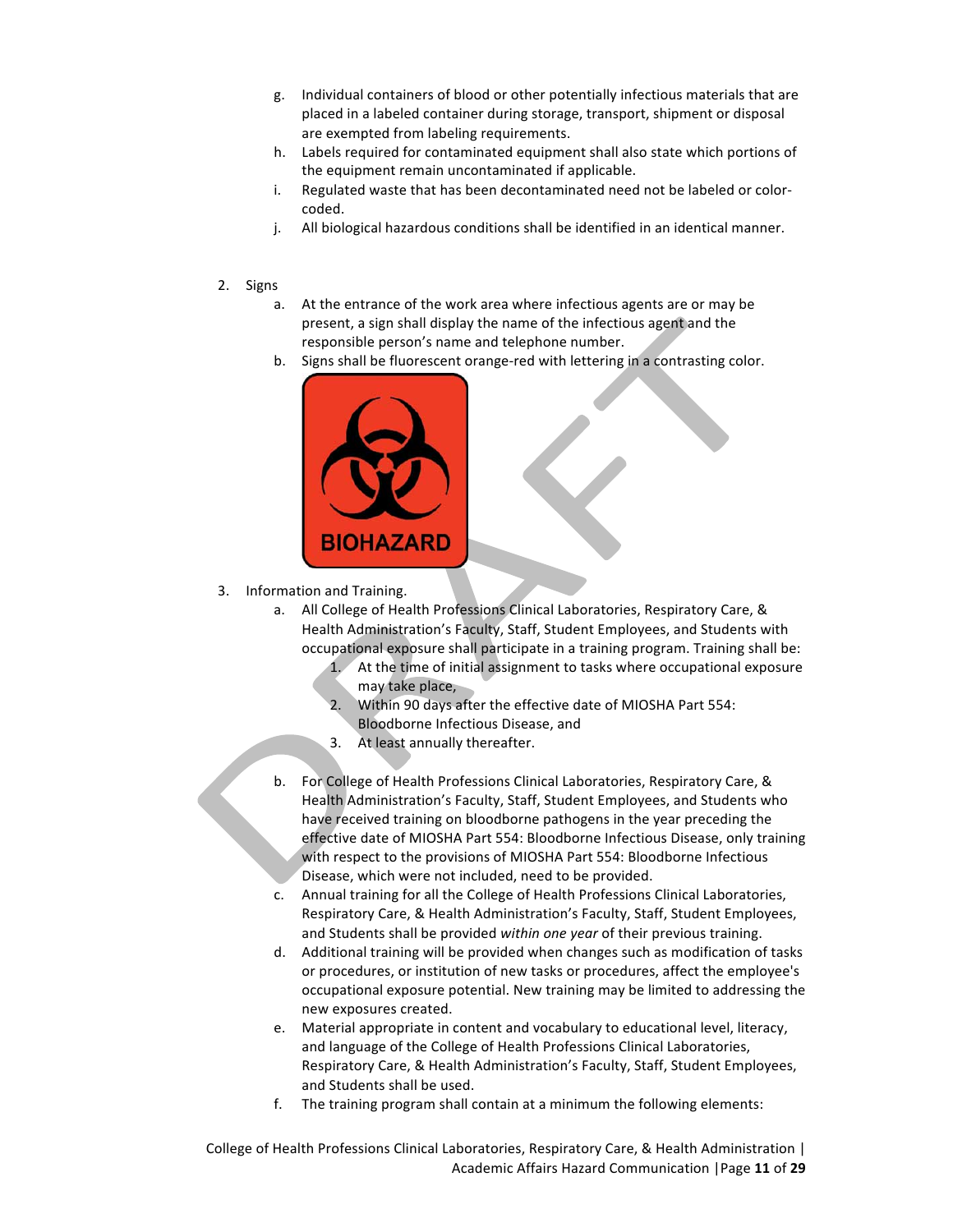- 1. An accessible copy of the text of MIOSHA Part 554: Bloodborne Infectious Disease and an explanation of its contents.
- 2. A general explanation of epidemiology and symptoms of bloodborne diseases.
- 3. An explanation of the modes of transportation of bloodborne pathogens.
- 4. An explanation of the College of Health Professions Clinical Laboratories, Respiratory Care, & Health Administration's exposure control plan and the means by which the Faculty, Staff, Student Employees, and Students can obtain a copy of the written plan.
- 5. An explanation of the appropriate methods for recognizing tasks and other activities that may involve exposure to blood and other potentially infectious materials.
- 6. An explanation of the use and limitations of methods that will prevent or reduce exposure including appropriate engineering controls, work practices, and Personal Protective Equipment.
- 7. Information on the types, proper use, location, removal, handling, decontamination, and disposal of Personal Protective Equipment.
- 8. An explanation of the basis for selection of Personal Protective Equipment.
- 9. Information on the Hepatitis B vaccine, including information on its efficiency, safety, method of administration, the benefits of being vaccinated, and the vaccine and vaccination being offered free of charge for College of Health Professions Clinical Laboratories, Respiratory Care, & Health Administration's Faculty, Staff, and Student Employees.
- 10. Information on the appropriate actions to take and persons to contact in an emergency involving blood or other potentially infectious materials.
- 11. An explanation of the procedure to follow if an exposure incident occurs, including the method of reporting the incident and the medical follow-up that will be made available.
- 12. Information on the post-exposure evaluation and follow-up that this University is required to provide for the employee following an exposure incident.
- 13. An explanation of the signs and color labels and/or color-coding required by MIOSHA Part 554: Bloodborne Infectious Disease.
- 14. An opportunity for interactive questions and answers with the person conducting the training session.
- The person conducting the training session shall be knowledgeable in the subject matter covered by the elements contained.

### **H. Recordkeeping**

- 1. Medical Records
	- a. Birkam Health Center shall follow the requirement for recordkeeping when it is determined that the College of Health Professions Clinical Laboratories, Respiratory Care, & Health Administration's Faculty, Staff, and Student Employees have had a potential occupational exposure to Bloodborne Pathogens. Accurate records for each employee with occupational exposure, on campus and who sought medical treatment from Birkam will be kept at Birkam Health. Employees who sought initial medical treatment other than Birkam Health will transfer their records to Birkam Health for follow-up

College of Health Professions Clinical Laboratories, Respiratory Care, & Health Administration | Academic Affairs Hazard Communication |Page **12** of **29**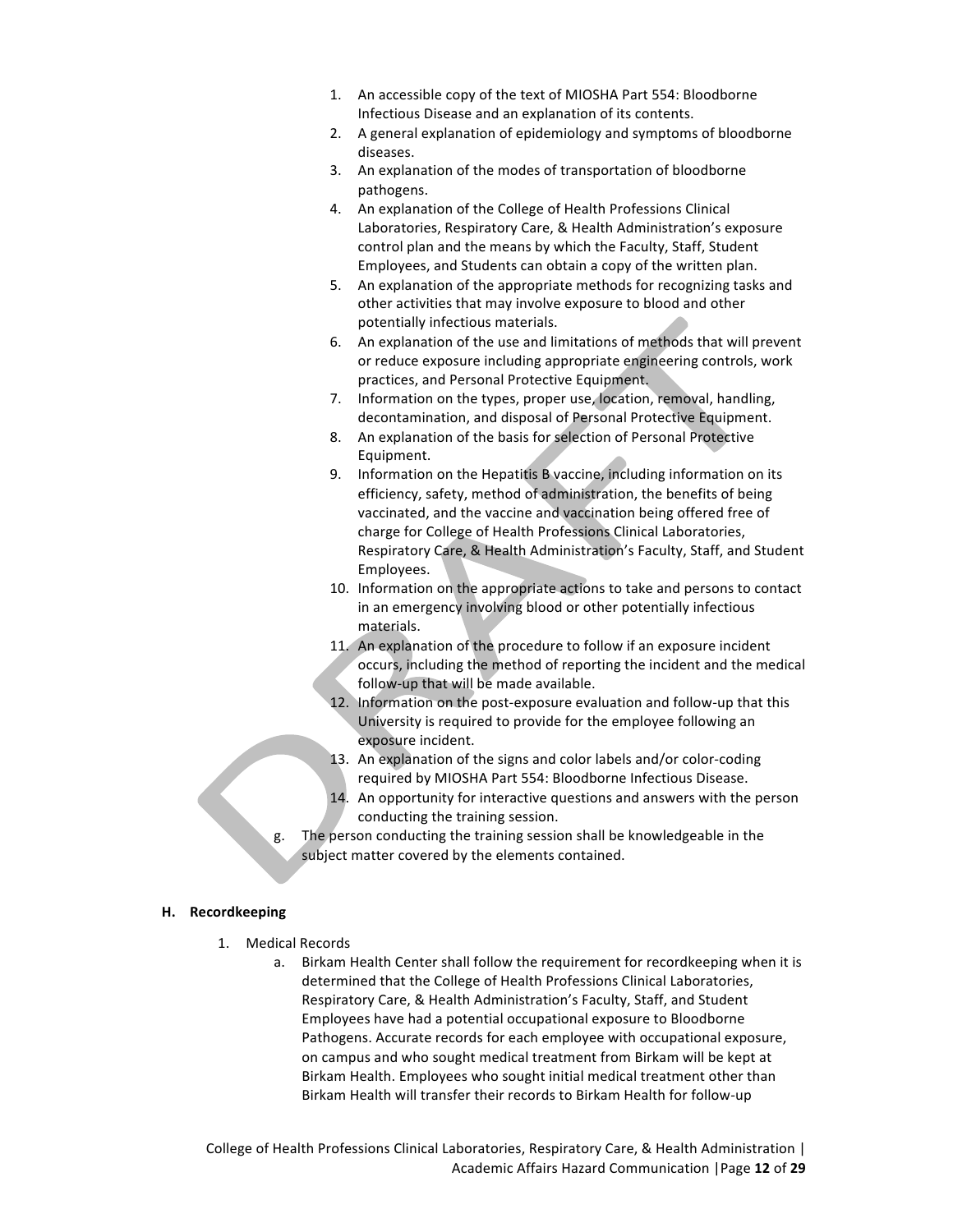treatment and to support the medical recordkeeping requirements of this program.

- b. Birkam Health Center's records shall include:
	- 1. Employee's name and social security number.
	- 2. A copy of the employee's Hepatitis B vaccination status including dates of all Hepatitis B vaccinations and any medical records relative to the employee's ability to receive vaccination. The Department Head will have the employee health records (Hepatitis B vaccination records) for those Staff or Student Employees who received their Hepatitis B vaccination from a health care provided other than Birkam Health Center.
	- 3. A copy of all results of examinations, medical testing, and follow-up procedures as required by MIOSHA Part 554: Bloodborne Infectious Disease including:
		- 1. Documentation of the individual's ability to wear protective clothing and equipment and vaccination status.
		- 2. Post exposure evaluation following an occupational exposure incident.
	- 4. The University's copy of any the healthcare professional's written opinion as required by MIOSHA Part 554: Bloodborne Infectious Disease.
	- 5. A copy of the information provided to a healthcare professional.
- c. Retention of MIOSHA medical records is to be held during the length of employment, plus 30 years.
- d. Employee medical records required by MIOSHA Part 554: Bloodborne Infectious Disease will be:
	- 1. Kept confidential.
	- 2. Not disclosed or reported without the College of Health Professions Clinical Laboratories, Respiratory Care, & Health Administration's Faculty, Staff, or Student Employee's express written consent to any person within or outside the workplace except as required by MIOSHA Part 554: Bloodborne Infectious Disease or as may be required by law.
- 2. Training records shall include the following:
	- a. The dates of the training sessions.
	- b. The contents or a summary of the training sessions.
	- c. The names and qualifications of persons conducting the training session.
	- d. Training records shall be maintained for a minimum of 3 years from the date on which the training occurred by the Department Head or specified designee.
	- Student's training records will be kept by the Faculty member who provided the training in accordance with student record policy.
- 3. Availability of Records
	- a. All records required to be maintained shall be made available upon request to the Director for examination and copying.
	- b. College of Health Professions Clinical Laboratories, Respiratory Care, & Health Administration's Faculty, Staff, or Student Employees' training records required by MIOSHA Part 554: Bloodborne Infectious Disease shall be provided upon request in accordance with MIOSHA Part 554: Bloodborne Infectious Disease.
	- c. College of Health Professions Clinical Laboratories, Respiratory Care, & Health Administration's Faculty, Staff, or Student Employees' medical records required by MIOSHA Part 554: Bloodborne Infectious Disease shall be provided them upon request in accordance with MIOSHA Part 554: Bloodborne Infectious Disease.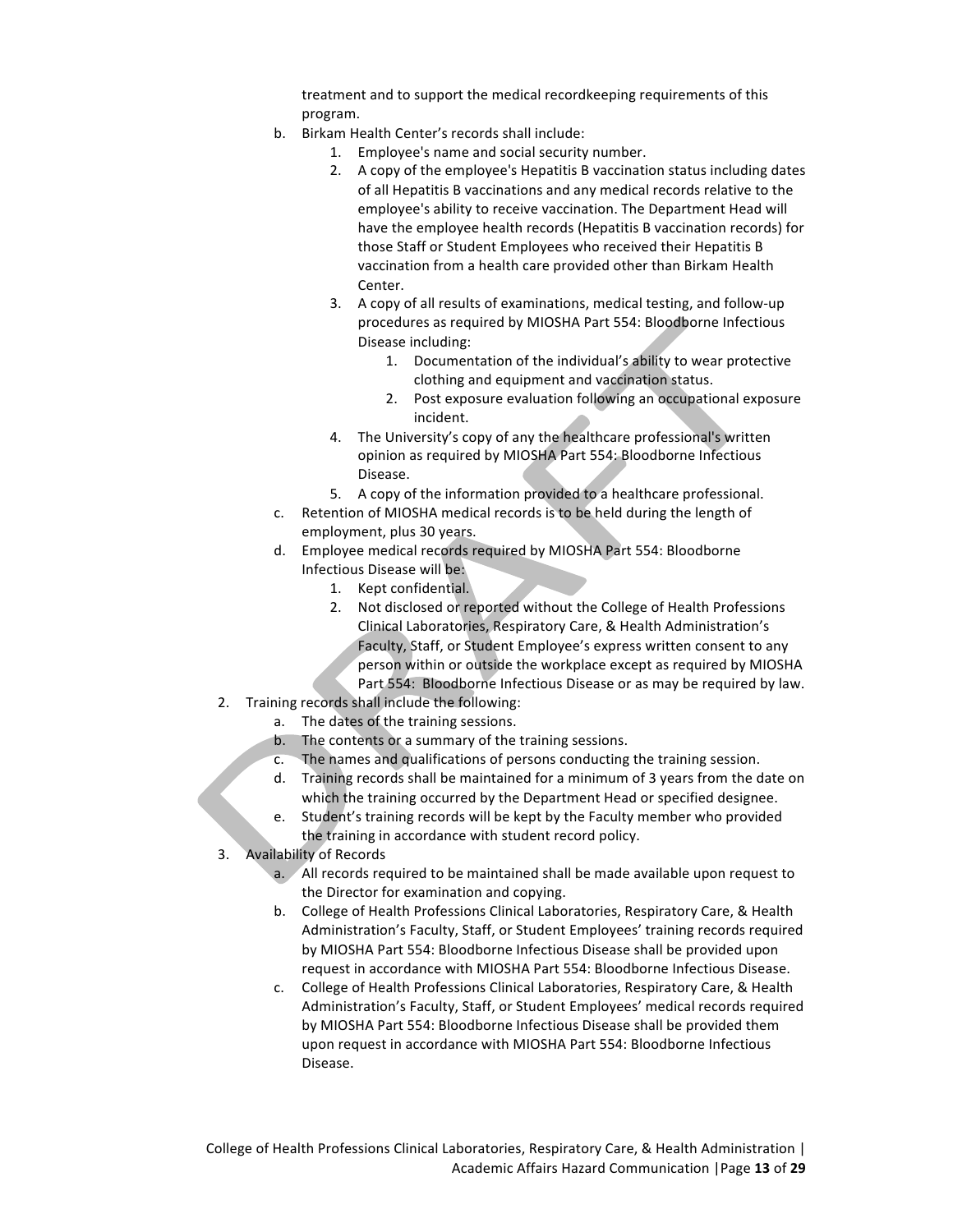# **V. DEFINITIONS**

The following is a list of common terms and their definitions as they are used in the Exposure Control Plan.

**Act:** 1974 PA 154, MCL 408.1001 et seq

Amniotic fluid: Fluid from the uterus.

**Biologically hazardous conditions**: equipment, containers, rooms, materials, experimental animals, animals infected with HBV or HIV virus, or combinations thereof that contain, or are contaminated with, blood or other potentially infectious material.

**Blood:** Human blood, human blood components (i.e. plasma, platelets), and products made from human blood (i.e. immune globulins, albumin).

**Bloodborne pathogens (BBPs):** Pathogenic microorganisms that are present in human blood or OPIM and can infect and cause disease in persons who are exposed to blood containing the pathogen. These pathogens include, but are not limited to, hepatitis B virus (HBV), hepatitis C virus (HCV), and human immunodeficiency virus (HIV).

**Cerebrospinal fluid:** Fluid from the spine.

**Clinical laboratory**: a workplace where diagnostic or other screening procedures are performed on blood or other potentially infectious material.

**Contaminated:** The presence or the reasonably anticipated presence of blood or other potentially infectious materials on an item or surface.

**Contaminated laundry**: laundry that has been soiled with blood or other potentially infectious materials or which may contain sharps.

**Contaminated sharps:** any contaminated object that can penetrate the skin, including any of the following: Needles, Scalpels, Broken glass, Broken capillary tubes, and Exposed ends of dental wires.

**Decontamination:** Use of physical or chemical means to remove, inactivate, or destroy bloodborne pathogens on a surface or item to the point where they are no longer capable of transmitting infectious particles and the surface or item is rendered safe for handling, use, or disposal.

**Department:** the Department of Consumer and Industry Services.

**Director:** The director of the Department of Consumer and Industry Services or his or her designee.

**Disinfect:** means to inactivate virtually all recognized pathogenic microorganisms, but not necessarily all microbial forms, on inanimate objects.

**Engineering controls:** Equipment that is designed to isolate or remove the bloodborne pathogen hazard from the workplace (e.g. sharps disposal containers, biosafety cabinets, autoclaves and safer medical devices such as sharps with engineered sharps injury protections, needleless systems, blunt suture needles, plastic capillary tubes and mylar-wrapped glass capillary tubes).

**Employee:** An employee contributes labor and expertise to an endeavor of an employer (Ferris State University) and is usually hired to perform specific duties that are packaged into a job. The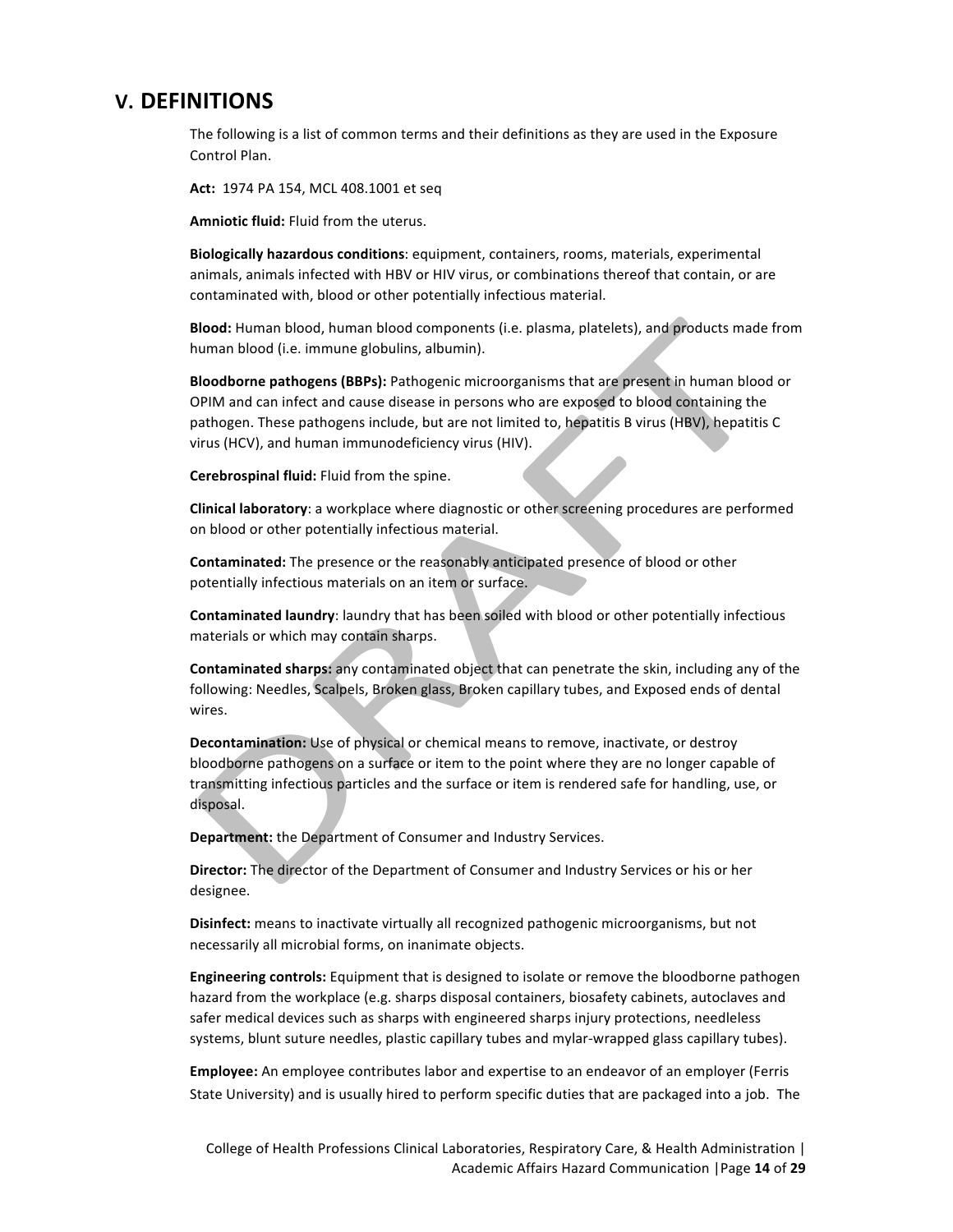term "employee" refers to a specific defined relationship between an individual and the University.

**Employee health records:** Staff, Student Employee's medical surveillance, other screening data, vaccination records, and exposure follow-up records are excluded from the definition of Protected Health Information and so not subject to the protections of Health Insurance Portability Accountability Act (HIPAA). For this written program MIOSHA Bloodborne Pathogen regulation cover uses and disclosures of information as it related to the vaccinations and postexposure follow-up requirements and recordkeeping

**Exposure:** reasonably anticipated skin, eye, mucous membrane, or parenteral contact with blood or other potentially infectious materials that may result from the performance of an employee's duties. "Exposure" does not include incidental exposures that may take place on the job, which are neither reasonably nor routinely expected, and which the employee is not required to incur in the normal course of employment.

**Exposure incident:** A specific eye, mouth, other mucous membrane, non-intact skin (includes skin with dermatitis, hangnails, cuts, abrasions, chafing, acne, etc.), or parenteral contact with blood or other potentially infectious materials that results from the performance of an employee's duties.

Faculty: The term is most commonly used in this context in the United States, includes professors of various rank: assistant professors, associate professors, and (full) professors, usually tenured (or tenure-track) in terms of their contract of employment, as well as adjunct and instructors. Department chairs, deans vice presidents, presidents, and librarians for this document will be considered faculty members.

Hand Washing facilities: Facilities that provide an adequate supply of running, potable water, soap, and single-use towels or a hot-air drying machine.

HBV: Hepatitis B virus; causes inflammation of the liver and may lead to long-term liver damage including cirrhosis and cancer.

HCV: Hepatitis C virus; causes inflammation of the liver and can lead to long-term liver damage including cirrhosis and cancer.

**HIV:** Human immunodeficiency virus; attacks critical cells of the immune system that leads to acquired immunodeficiency syndrome (AIDS), a life-threatening condition.

Licensed health care professional: a person who's legally permitted scope of practice allows him or her to independently perform the activities required by R 325.70013 concerning hepatitis B vaccination and post-exposure evaluation and follow-up.

**Manager:** (Assistant Manager is included in the term manager) is an individual who has control or direction of the program in this case: the Department Head or phase of it.

**Medical Reports**: Kept confidential (not disclosed without written permission of employee, except by law) and separate from other personnel records.

Needleless Systems: A device that does not use needles for: (A) the collection of bodily fluids or withdrawal of body fluids after initial venous or arterial access is established; (B) the administration of medication or fluids; or I any other procedure involving the potential for occupational exposure to bloodborne pathogens due to percutaneous injuries from contaminated sharps (e.g. intravenous medication delivery systems that administer medication or fluids through a catheter port or connector site using a blunt cannula or other non-needle

College of Health Professions Clinical Laboratories, Respiratory Care, & Health Administration | Academic Affairs Hazard Communication |Page **15** of **29**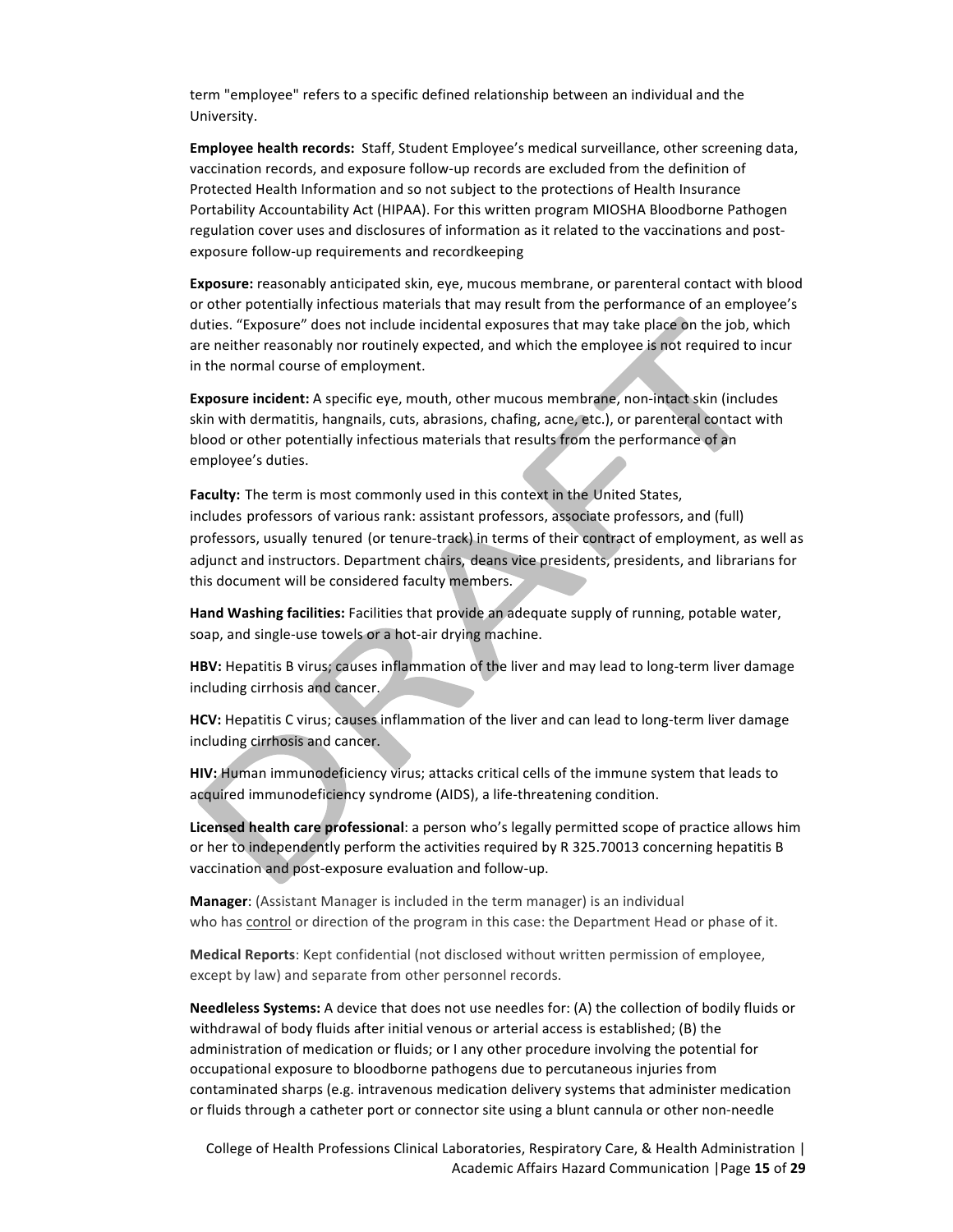connection, jet injection systems that deliver subcutaneous or intramuscular injections of liquid medication through the skin without the use of a needle).

**Occupational exposure:** Reasonably anticipated (includes the potential for contact as well as actual contact with blood or OPIM) skin, eye, mucous membrane, non-intact skin, or parenteral contact with blood or other potentially infectious materials that may result from the performance of an employee's duties.

**Other potentially infectious materials (OPIM):** Materials in addition to human blood that may be capable of transmitting bloodborne pathogens. These include:

- 1. Human body fluids: semen, vaginal secretions, cerebrospinal fluid, synovial fluid, pleural fluid, pericardial fluid, peritoneal fluid, amniotic fluid, saliva in dental settings, any body fluid that is visibly contaminated with blood, and all body fluids in situations where it is difficult or impossible to differentiate between body fluids.
- 2. Any unfixed tissue or organ (other than intact skin) from a human (living or dead) including cadavers
- 3. HIV-containing cell or tissue cultures, organ cultures, and HIV or HBV-containing culture media or other solutions as well as human cell cultures not shown to be free of bloodborne pathogens.
- 4. Blood, organs, or other tissues from experimental animals infected with HIV or HBV.

**Parenteral exposure:** Exposure occurring as a result of piercing mucous membrane or the skin barrier, such as exposure through subcutaneous, intramuscular, intravenous, or arterial routes resulting from needlesticks, human bites, cuts, abrasions, or other mechanical means.

Pericardial fluid: Fluid surrounding the heart.

Peritoneal fluid: Fluid from the abdominal cavity that surrounds the major organs.

**Pleural fluid:** Fluid from lung tissue.

**Personal protective equipment (PPE):** Specialized clothing or equipment worn by an employee for protection against a hazard. General work clothes (e.g. uniforms, pants, shirts, blouses) not intended to function as protection against a hazard are not considered personal protective equipment.

**Post-exposure follow-up**: In the case of an exposure incident, the mandatory course of action taken by the employer to provide medical services (i.e. medical assessment, vaccination, and source testing, baseline testing, and counseling) to the exposed worker in order to reduce the risk of infection.

**Production facility:** Facility engaged in industrial scale, large volume or high concentration production HIV or HBV.

Regulated waste: Any of the following: liquid or semi-liquid blood or other potentially infectious materials; contaminated items that would release blood or other potentially infectious materials in a liquid or semi-liquid state if compressed; items which are caked with dried blood or other potentially infectious materials and are capable of releasing these materials during handling; contaminated sharps; and pathological and microbiological wastes containing blood or other potentially infectious materials.

**Research laboratory:** A laboratory producing or using research-laboratory-scale amounts of HIV or HBV, but not in the volume found in production facilities.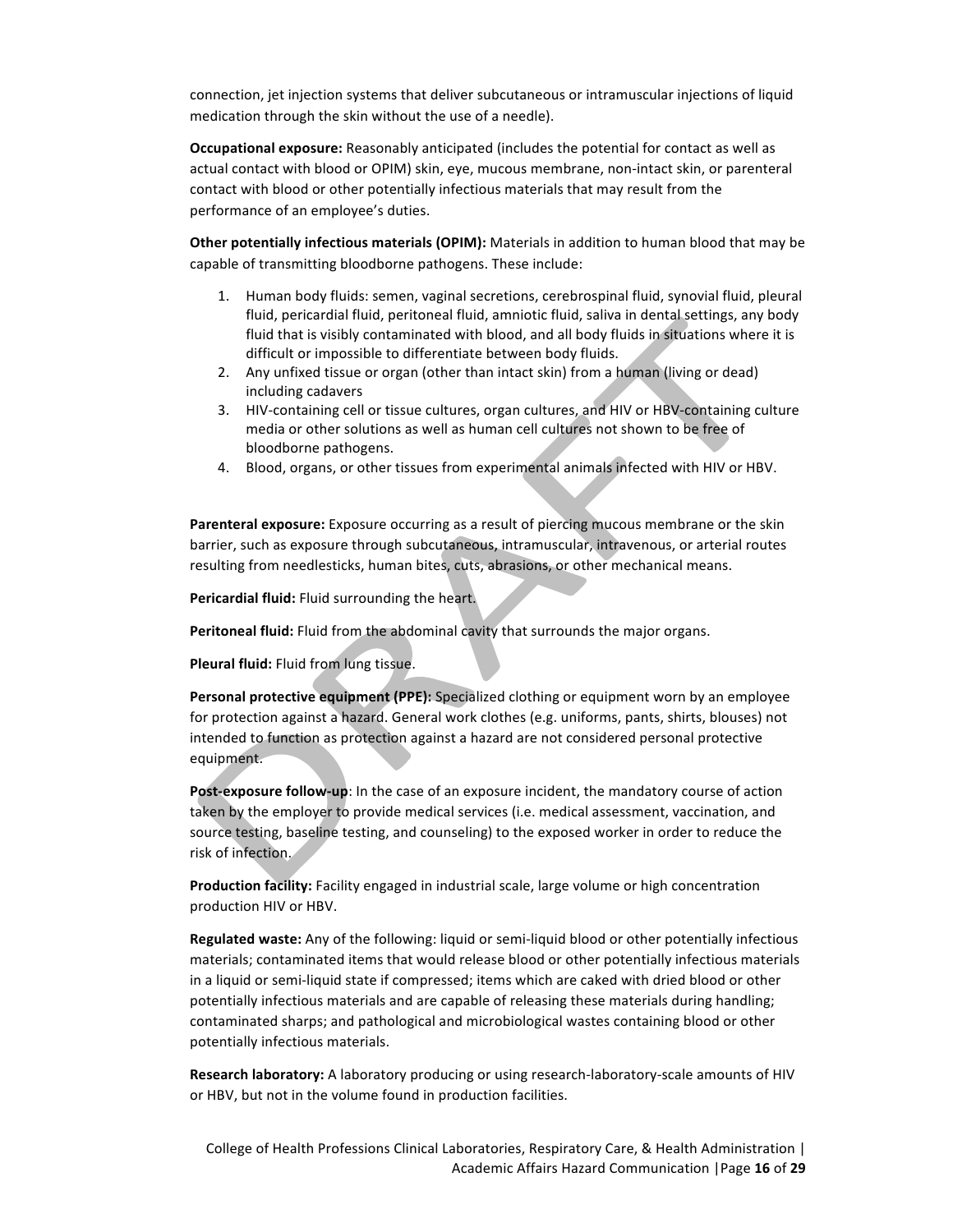**Sharps:** Needles, syringes, scalpels, and intravenous tubing with needles attached, as well as any contaminated object that can penetrate the skin such as: Pasteur pipettes, razor blades, capillary tubes, etc.

**Sharps with Engineered Sharps Injury Protections (Safer Sharps Devices):** A non-needle sharp or a needle device used for withdrawing body fluids, accessing a vein or artery, or administering medications or other fluids, with a built-in safety feature or mechanism that effectively reduces the risk of an exposure incident (e.g. syringes with a sliding sheath that shields the attached needle after use, shielded or retracting catheters used to access the bloodstream for intravenous administration of medication or fluids, and intravenous medication delivery systems that administer medication or fluids through a catheter port or connector site using a needle that is housed in a protective covering).

**Source individual:** Any individual, living or dead, whose blood or other potentially infectious material may be a source of occupational exposure to an employee.

**Staff:** People who perform duties as directed by another entity (person or organization). Employees are people who are paid wages or salary by their employer to perform duties. The term staff as used in this program refer to only employees and does not include volunteers (people who do not receive remuneration) or contractors (people paid via a third party employer).

**Standard operating procedures (SOPs)**: any of the following that address the performance of work activities so as to reduce the risk of exposure to blood and other potentially infectious material: Written policies, Written procedures, Written directives, Written standards of practice, Written protocols, Written systems of practice, and or Elements of an infection control program

**Sterilize:** The use of a physical or chemical procedure to destroy all microbial life including highly resistant bacterial endospores.

**Student:** A learner, or someone who attends an educational institution.

**Student Employee:** Is a part-time employee who is duly enrolled at Ferris State University is registered for classes and whose primary purpose for being at the University is the achievement of a degree or certification.

**Synovial fluid:** Fluid from the joints such as the knees or elbows.

**Universal precautions:** A method of infection control that treats all human blood and other potentially infectious material as capable of transmitting HIV, HBV, HCV, and other bloodborne pathogens.

**Work practice controls:** Controls that reduce the likelihood of exposure to bloodborne pathogens by altering the manner in which a task is performed.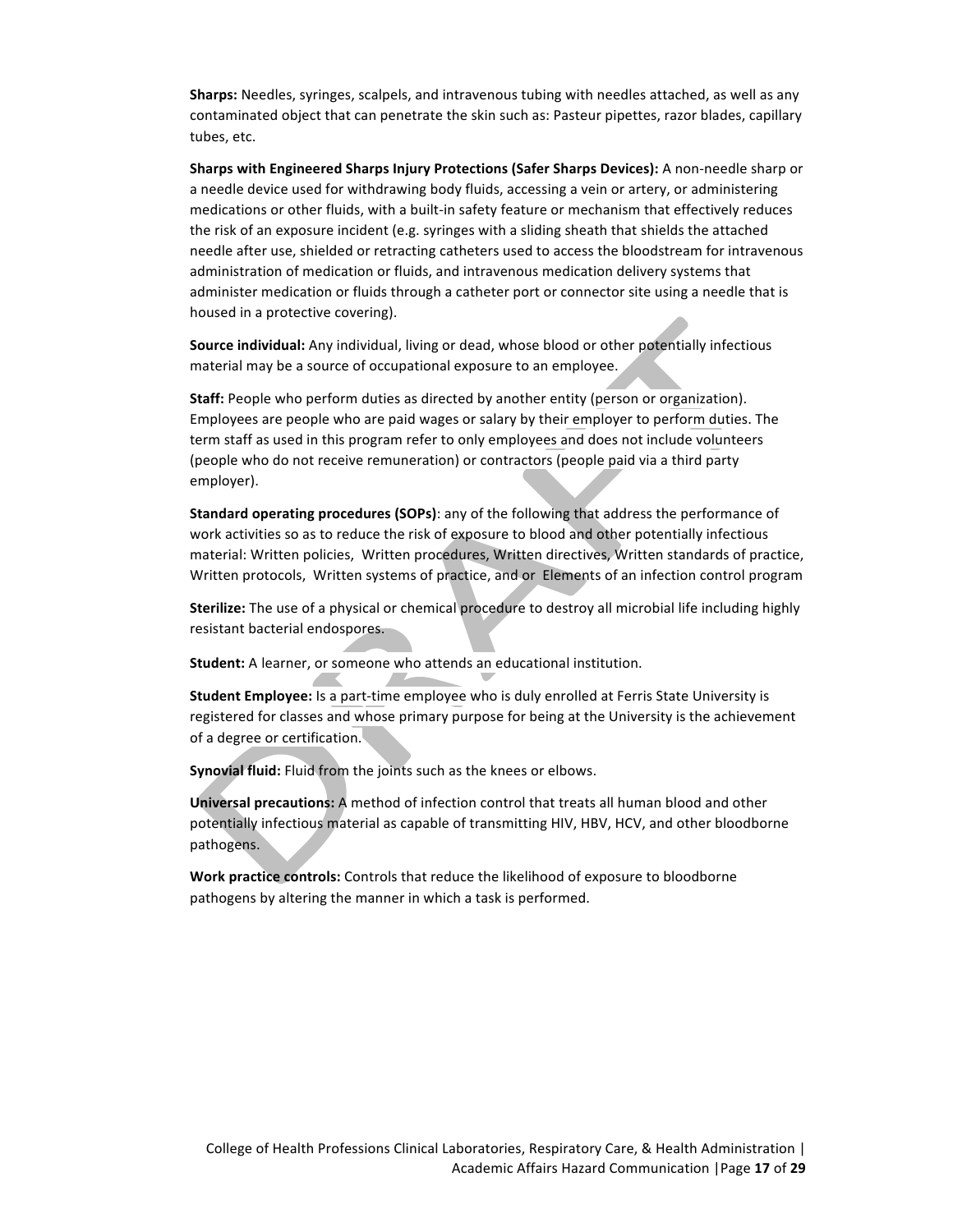# **VI. RELATED OR REFFERED TO DOCUMENTS**

#### **A. Academic Affairs**

- 1. Biohazardous Waste Written Program, Academic Affairs Laboratory Safety (insert here number associated with document)
- **B. College**
- **C. Department/Area**

#### **D. University/Business Policies**

- 1. Transportation of Sick and Injured 2008:10 (or most current)
- 2. Treatment of Student Injured in Class 1997:17 (or most current)
- 3. Worker Compensation HRPP04:01 (or most current)

#### **E. MIOSHA**

1. MIOSHA Part 554 Bloodborne Infectious Diseases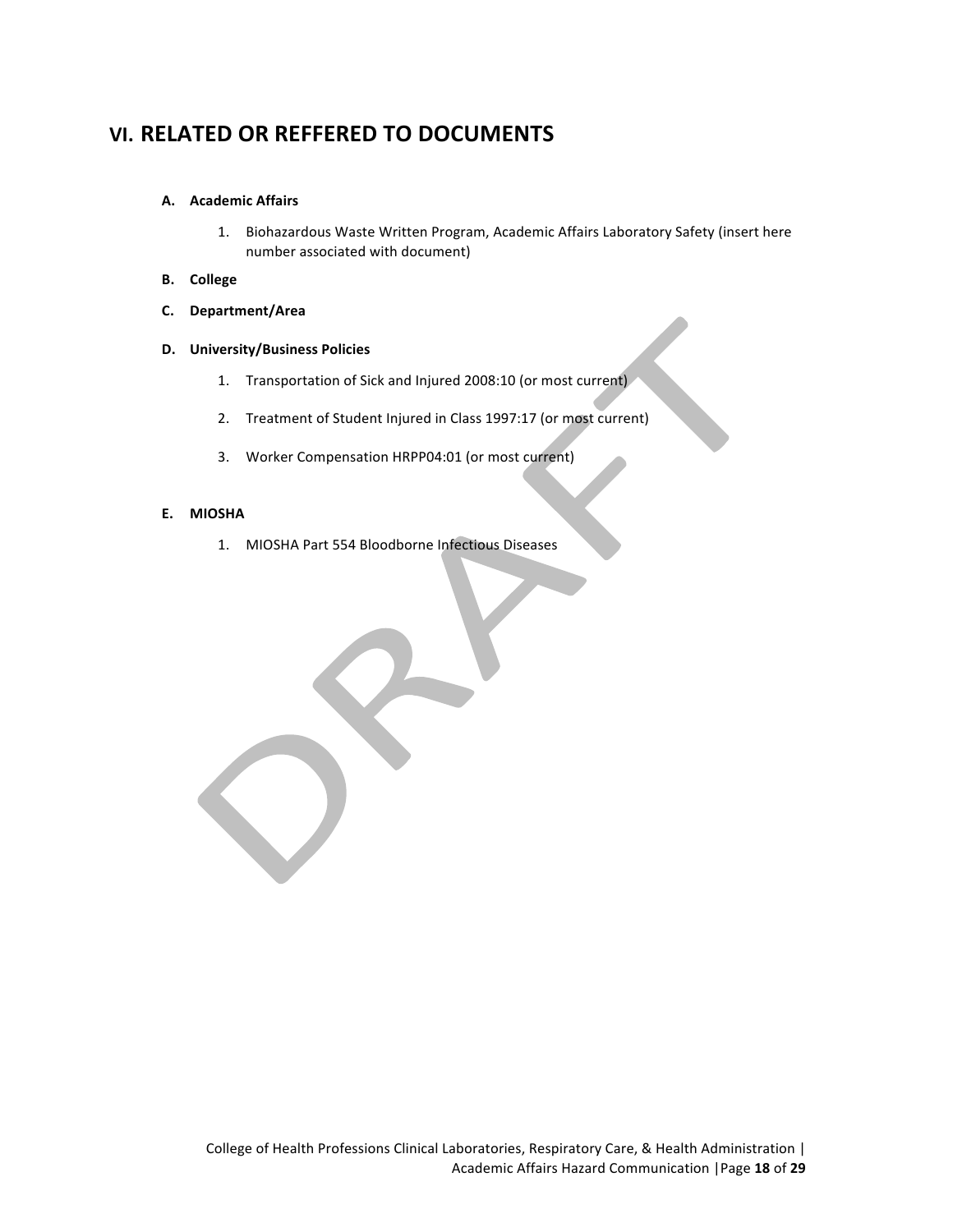#### **Appendix A: Exposure Determination by Job Classification**

All of the following job classifications require staff and student Employees to perform procedures or occupation related tasks that involve exposure, or the potential for exposure, to blood or other potentially infectious material or that involve a potential for spill or splashes of blood or other potentially infectious material are included in this exposure determination.

| Department/Program      | <b>Position</b>                          | <b>Activity with Potential</b><br><b>Exposure</b>                                                                                                                                                        |
|-------------------------|------------------------------------------|----------------------------------------------------------------------------------------------------------------------------------------------------------------------------------------------------------|
| <b>Respiratory Care</b> | Faculty, Staff, and Student<br>Employee  | Instruction and supervision of<br>students involved in patient<br>care and cleaning of<br>contaminated instruments and<br>equipment or handling<br>biohazardous waste                                    |
| Clinical Laboratory     | Faculty, Staff, and Student<br>Employees | Cleaning of contaminated<br>instruments and equipment,<br>handling biohazardous waste.                                                                                                                   |
| Clinical Laboratory     | Faculty, Staff, and Student<br>Employees | Instruction and supervision of<br>students involved in handling<br>human blood, blood draws,<br>tissues samples, processing and<br>analyzing human blood or<br>OPIM, and handling<br>biohazardous waste. |

The following body fluids are not expected to be infectious sources of bloodborne pathogens unless they are visibly contaminated with blood:

- Urine
- **Feces**
- Vomit
- **Tears**
- Sweat
- Sputum
- Nasal secretions

Faculty, Staff, and Student Employees **who do not** perform the activities listed above where there is potential exposure are classified as Category B.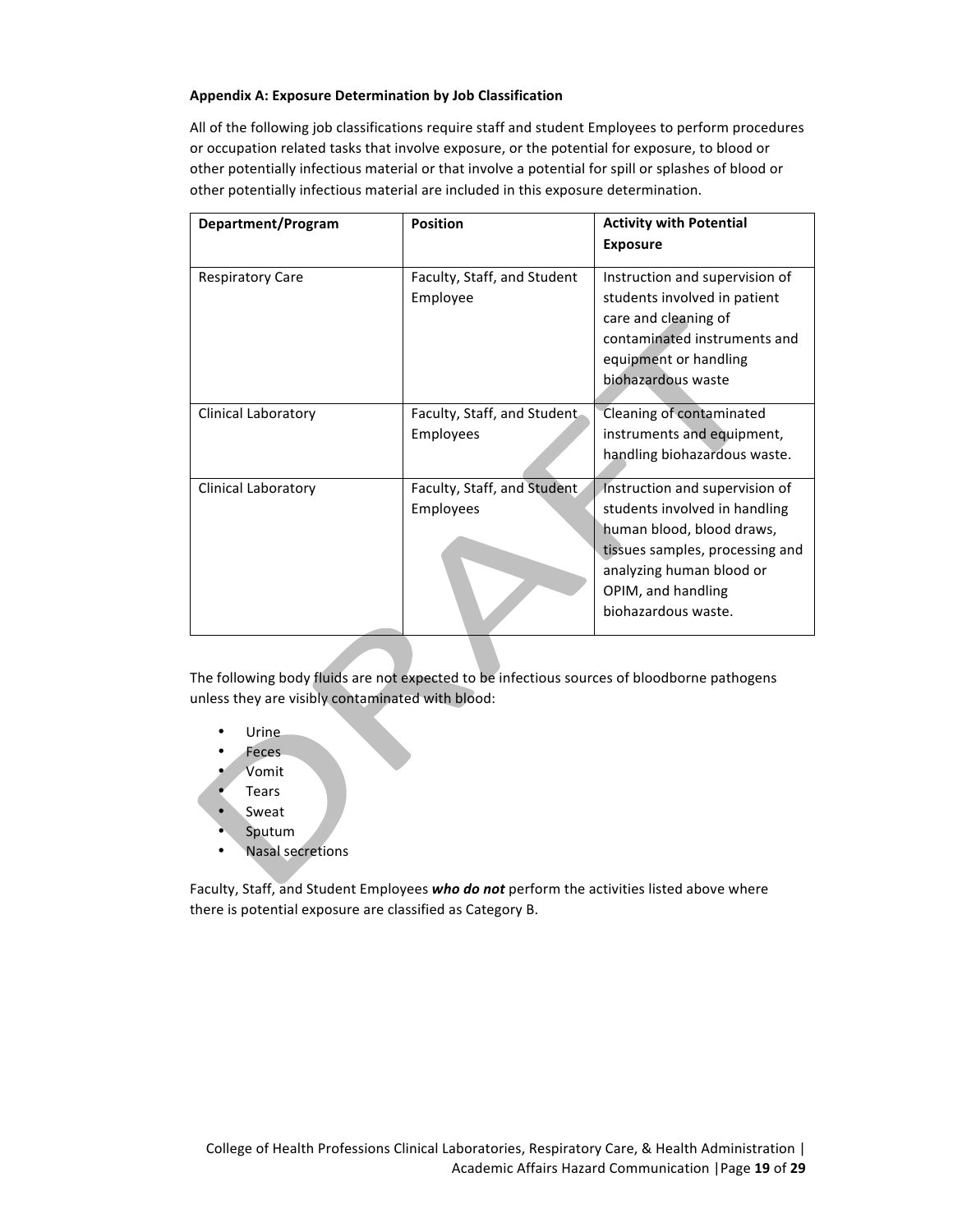#### **Appendix B: Occupational Exposure to Bloodborne Pathogen (Infectious) Disease**

**MIOSHA Part 554: Bloodborne Infectious Disease** requires the employer to evaluate routine and reasonably anticipated tasks and procedures to determine whether there is actual or reasonably anticipated employee exposure to blood or other potentially infectious material. This questionnaire is designed to obtain the information necessary to make the determination.

The Occupational Exposure to Bloodborne Pathogen (Infectious) Disease Determination Questionnaire shall also be used to identify at-risk employees. This questionnaire shall be used to determine initial exposure unless the Dean, Director or Department Head can provide that information. The Director or Department Head shall review the questionnaire when there is an employment changes, placing them in at-risk job categories,

Please answer the questions on based on the following:

- 1. Exposure determination shall be made without regard to the use of personal protective clothing and equipment
- 2. Exposure does not include incidental exposure which may take place on the job, which are neither reasonably nor routinely expected and which you are not required to incur in the normal course of employment
- 3. Occupationally exposed means exposure during the performance of" job duties" not profession. For example if you are a dentist, by profession, you do not have any patient contact and your only duties are to prepare lectures and present them, there is no reasonable anticipated exposure to blood or potentially infectious material.

Exposure determination is based on your current job duties at Ferris State University on the campus of Ferris State University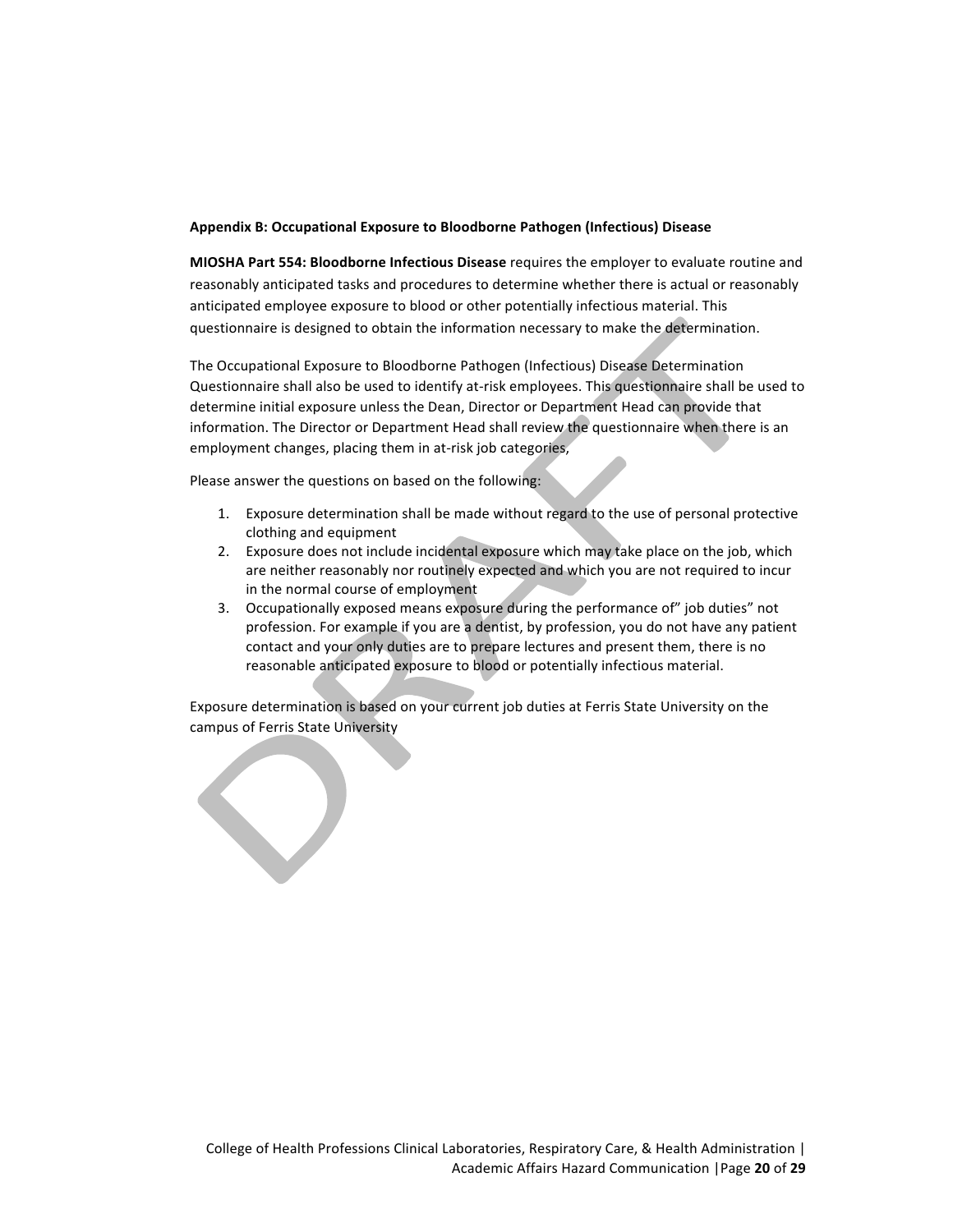#### **Determination Questionnaire**

| <b>Number</b> | <b>Occupational Exposure</b>                                                                                                                                                                                                                                                                                            | Yes | No | <b>Comments</b> |
|---------------|-------------------------------------------------------------------------------------------------------------------------------------------------------------------------------------------------------------------------------------------------------------------------------------------------------------------------|-----|----|-----------------|
| 1.            | Do your job duties require you to<br>perform CPR?                                                                                                                                                                                                                                                                       |     |    |                 |
| 2.            | Do your job duties require you to<br>administer Frist Aid?                                                                                                                                                                                                                                                              |     |    |                 |
| 3.            | Do your job duties require you to<br>clean medical areas such as a<br>dental clinic, nursing clinics, clinical<br>laboratories, or non-medical areas<br>where blood or OPIM may be<br>placed?                                                                                                                           |     |    |                 |
| 4.            | Do your job duties require you to<br>handle potentially infectious waste<br>containers?                                                                                                                                                                                                                                 |     |    |                 |
| 5.            | Do your job duties require you to<br>teach or oversee venous puncture<br>or IV administration?                                                                                                                                                                                                                          |     |    |                 |
| 6.            | Do your job duties require you to<br>restrain,-an individual such as in<br>the case of DPS?                                                                                                                                                                                                                             |     |    |                 |
| 7.            | Do your job duties require you to<br>come into contact with blood<br>semen, vaginal secretions,<br>amniotic fluid, cerebrospinal<br>peritoneal fluid, pleural fluid,<br>pericardial fluid, any other body<br>fluid/matter visibly contaminated<br>with blood, respiratory secretions?<br>(If yes circle all that apply) |     |    |                 |
| 8             | Do your job duties require you to<br>administrate any medications?                                                                                                                                                                                                                                                      |     |    |                 |
| 9.            | Do your job duties require you to<br>perform any procedure involving<br>the potential for occupational<br>exposure to bloodborne pathogens<br>due to percutaneous injuries form<br>contaminated sharps?                                                                                                                 |     |    |                 |
| 10.           | Do your job duties require you to<br>handle any unfixed tissue or organ,<br>other than intact skin from a living                                                                                                                                                                                                        |     |    |                 |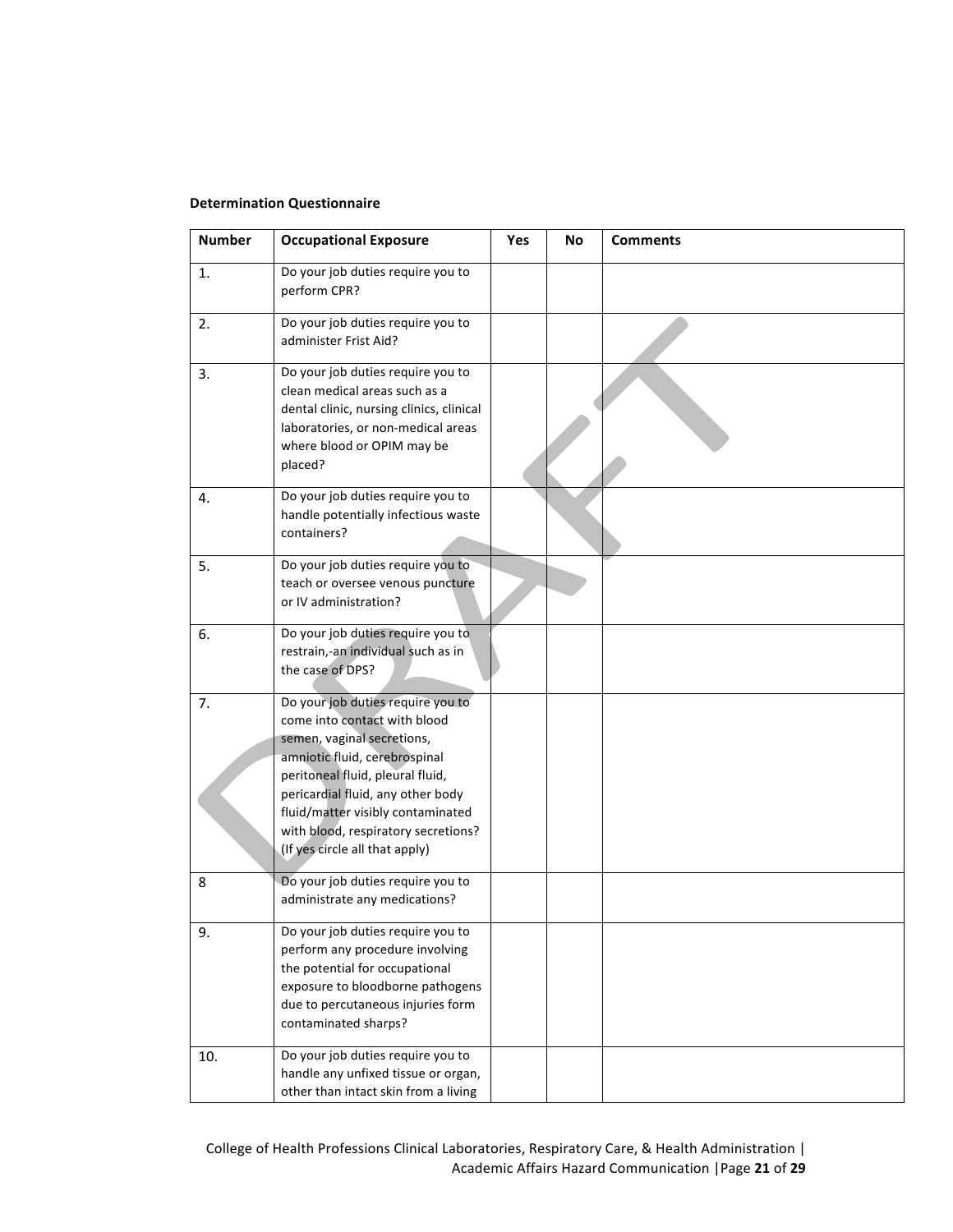|                   | or dead human?                                                                                                                                                                                                                                                                  |             |           |
|-------------------|---------------------------------------------------------------------------------------------------------------------------------------------------------------------------------------------------------------------------------------------------------------------------------|-------------|-----------|
| 11.               | Do your job duties require you to<br>handle any cell or tissue cultures<br>that contain HIV organ cultures<br>and culture medium or other<br>solutions that contain HIV or HBV<br>and blood, organs, or there tissues<br>from experimental animals<br>infected with HIV or HBV? |             |           |
| 12.               | Do your job duties require you to<br>handle laundry/PPE contaminated<br>with blood or other OPIM?                                                                                                                                                                               |             |           |
| 13.               | Do your job duties require you to<br>handle animals that have been<br>infected with bloodborne<br>pathogens?                                                                                                                                                                    |             |           |
| 14.               | Please identify any other job duty<br>you may have that may exposure<br>you to blood borne pathogens or<br>OPIM in the comment section.                                                                                                                                         |             |           |
| <b>Job Title:</b> |                                                                                                                                                                                                                                                                                 | Department: |           |
| Name:             |                                                                                                                                                                                                                                                                                 | Date:       | Location: |
|                   |                                                                                                                                                                                                                                                                                 |             |           |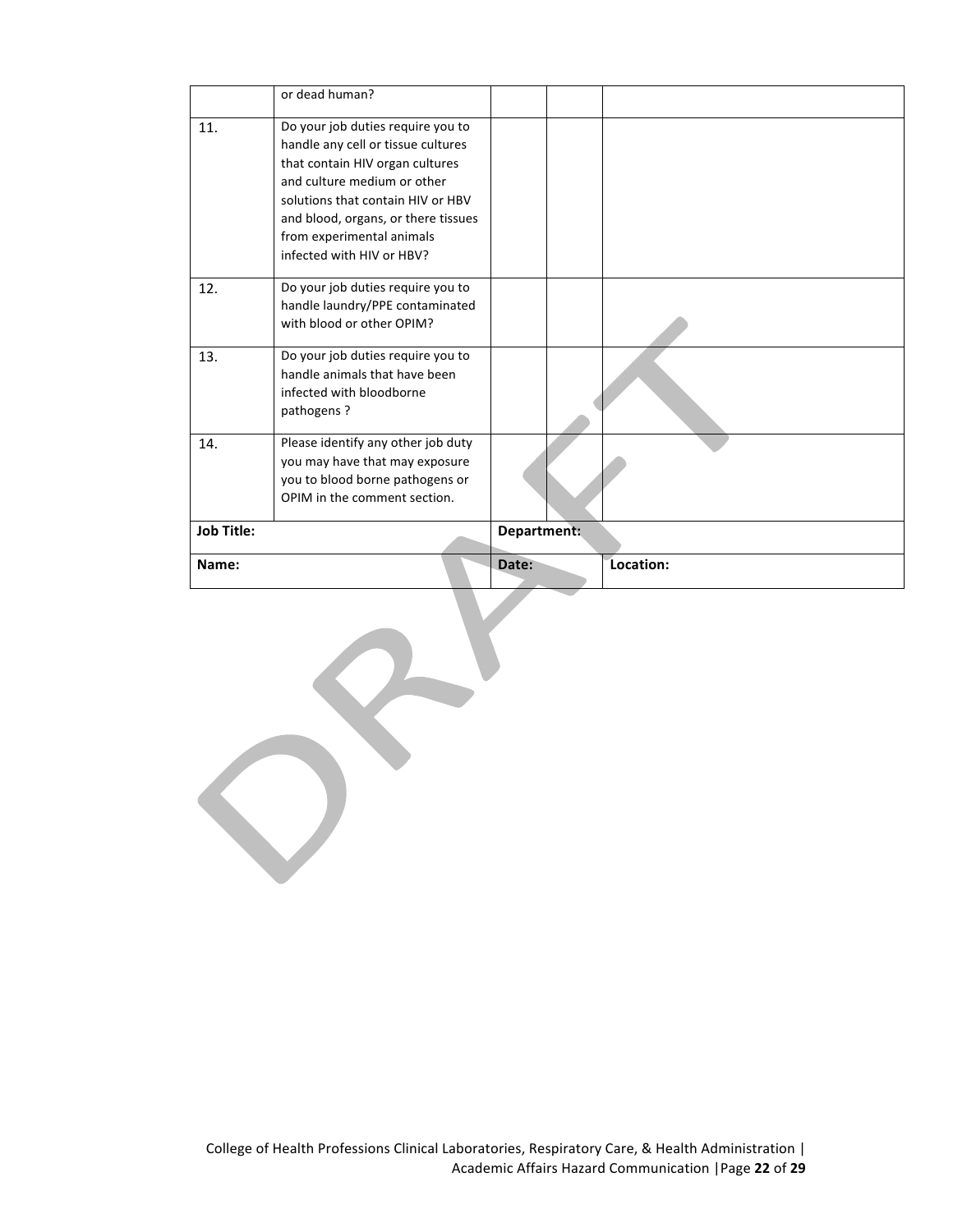Appendix C: Ferris State University College of Health Professions Clinical Laboratories, **Respiratory Care, & Health Administration**

#### DECLINATION STATEMENT

I understand that due to my occupational exposure to blood or other potentially infectious materials I may be at risk of acquiring Hepatitis B virus (HBV) infection. I have been given the opportunity to be vaccinated with Hepatitis B vaccine, at no charge to myself. However, I decline Hepatitis vaccination at this time. I understand that by declining this vaccine, I continue to be at risk of acquiring Hepatitis B, a serious disease. If in the future I continue to have occupational exposure to blood or other potentially infectious materials and I want to be vaccinated with Hepatitis B vaccine, I can receive the vaccination series at no charge to me.

I have already received the Hepatitis B vaccine, therefore DECLINE.

\_\_\_\_ I DECLINE the Hepatitis B vaccine.

| <b>Employee's Printed Name</b> | <b>Employee's Signature</b> | Date |
|--------------------------------|-----------------------------|------|
|                                |                             |      |
| Witness's Printed Name         | <b>Witness's Signature</b>  | Date |
|                                |                             |      |

\_\_\_\_\_\_\_\_\_\_\_\_\_\_\_\_\_\_\_\_\_\_\_ \_\_\_\_\_\_\_\_\_\_\_\_\_\_\_\_\_\_\_\_ \_\_\_\_\_\_\_\_

**Please forward completed forms to The Department Head or specified designee for which this BBP** program was written.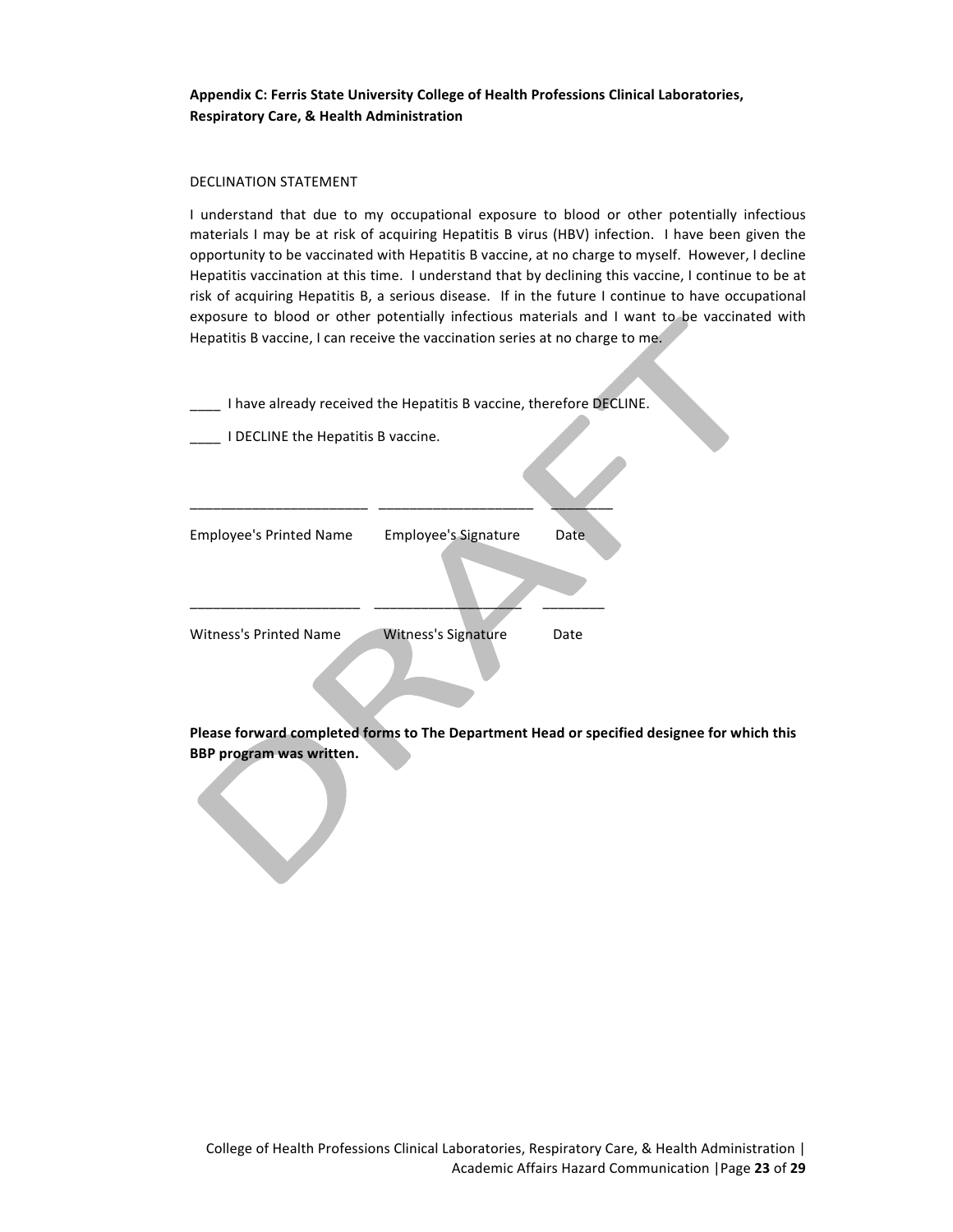#### **Appendix D: Ferris State University Sharps Safety Device Evaluation Form**

The MIOSHA Part 554: Bloodborne Pathogen Infectious Diseases, require *all* sharps that are being used where there is an exposure to blood or OPIM shall be reviewed on an annual basis. The purpose of this form is to document:

- 1. The Annual consideration of new safer sharps devices;
- 2. Determine which sharp devices are currently in use
- 3. Document the criteria used in the selection of safer devices in use

Please circle the most appropriate answer for each question. Not Applicable (N/A) may be used if the question does not apply to this product. Please explain all problems with the device in the comments section. Keep this documentation one year plus current year.

| Ferris State University Sharps Safety Device Evaluation Form |                                                                                                                |              |                         |   |                            |   |     |  |
|--------------------------------------------------------------|----------------------------------------------------------------------------------------------------------------|--------------|-------------------------|---|----------------------------|---|-----|--|
|                                                              | Principal Investigator/Supervisor:                                                                             |              | <b>Evaluation Date:</b> |   |                            |   |     |  |
| Evaluator's Name:                                            |                                                                                                                |              | Job Title:              |   |                            |   |     |  |
|                                                              | Department:                                                                                                    | Extension:   |                         |   |                            |   |     |  |
|                                                              | Name of Device:                                                                                                |              |                         |   |                            |   |     |  |
|                                                              | Name of Manufacturer:                                                                                          |              |                         |   |                            |   |     |  |
|                                                              | <b>Applications of Device:</b>                                                                                 |              |                         |   |                            |   |     |  |
|                                                              | Number of times used:                                                                                          |              |                         |   | Currently in use: Yes / No |   |     |  |
| #                                                            | Question                                                                                                       |              | <b>Agree/Disagree</b>   |   |                            |   |     |  |
| 1.                                                           | The safety feature can be activated using a one-<br>handed technique.                                          | $\mathbf{1}$ | 2                       | 3 | 4                          | 5 | N/A |  |
| 2.                                                           | The safety feature does not interfere with the<br>normal use of this product.                                  | $\mathbf{1}$ | 2                       | 3 | 4                          | 5 | N/A |  |
| 3.                                                           | Use of this product requires you to use the safety<br>feature.                                                 | $\mathbf{1}$ | 2                       | 3 | 4                          | 5 | N/A |  |
| 4.                                                           | The user's hands remain behind the needle/sharp<br>until activation of the safety mechanism is<br>complete.    | $\mathbf{1}$ | $\overline{2}$          | 3 | 4                          | 5 | N/A |  |
| 5.                                                           | A clear and unmistakable change (either audible<br>or visible) occurs when the safety feature is<br>activated. | $\mathbf{1}$ | 2                       | 3 | 4                          | 5 | N/A |  |
| 6.                                                           | This product does not require more time to use<br>than a non-safety device.                                    | $\mathbf{1}$ | 2                       | 3 | 4                          | 5 | N/A |  |
| 7.                                                           | The device is easy to handle while wearing gloves.                                                             | $\mathbf{1}$ | 2                       | 3 | 4                          | 5 | N/A |  |
| 8.                                                           | The device is easy to handle when wet.                                                                         | $\mathbf{1}$ | 2                       | 3 | 4                          | 5 | N/A |  |
| 9.                                                           | The safety feature works well with a wide variety<br>of hand sizes.                                            | $\mathbf{1}$ | $\overline{2}$          | 3 | 4                          | 5 | N/A |  |
| 10.                                                          | The safety feature operates reliably.                                                                          | $\mathbf{1}$ | $\overline{2}$          | 3 | 4                          | 5 | N/A |  |
| 11.                                                          | The exposed sharp is permanently blunted or<br>covered after use and prior to disposal.                        | $\mathbf{1}$ | 2                       | 3 | 4                          | 5 | N/A |  |
| 12.                                                          | This device will work with all required syringe and<br>needle sizes.                                           | $\mathbf{1}$ | $\overline{2}$          | 3 | 4                          | 5 | N/A |  |
| 13.                                                          | Use of this product does not increase the number<br>of sticks to the patient.                                  | $\mathbf{1}$ | 2                       | 3 | 4                          | 5 | N/A |  |

College of Health Professions Clinical Laboratories, Respiratory Care, & Health Administration | Academic Affairs Hazard Communication |Page **24** of **29**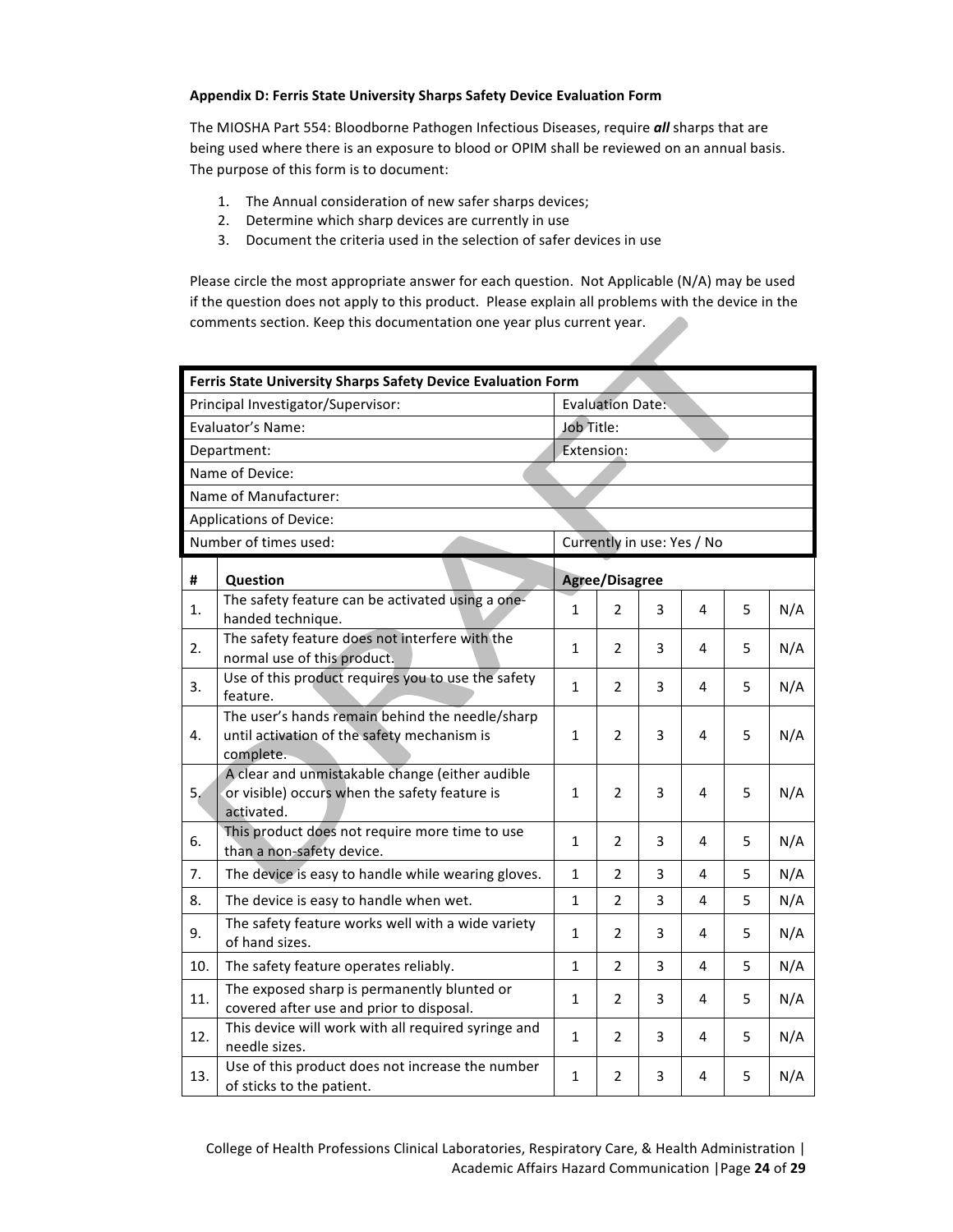| 14.                                                   | The user does not need extensive training for<br>correct operation.                                                                                                                             | $\mathbf{1}$ | $\overline{2}$ | 3              | 4              | 5 | N/A |
|-------------------------------------------------------|-------------------------------------------------------------------------------------------------------------------------------------------------------------------------------------------------|--------------|----------------|----------------|----------------|---|-----|
| 15.                                                   | The device can be used without causing more<br>patient discomfort than a conventional device.                                                                                                   | $\mathbf{1}$ | $\overline{2}$ | 3              | 4              | 5 | N/A |
| 16.                                                   | This device offers a good view of any aspirated<br>fluid.                                                                                                                                       | $\mathbf{1}$ | $\overline{2}$ | 3              | 4              | 5 | N/A |
| 17.                                                   | The product stops the flow of blood after the<br>needle is removed from the catheter (or after the<br>butterfly is inserted) and just prior to the line<br>connections or the hep-lock capping. | $\mathbf{1}$ | $\overline{2}$ | 3              | 4              | 5 | N/A |
| 18.                                                   | It is not easy to skip a crucial step in proper use of<br>the device.                                                                                                                           | $\mathbf{1}$ | $\overline{2}$ | 3              | 4              | 5 | N/A |
|                                                       | <b>Additional Questions for I.V. Connectors</b>                                                                                                                                                 |              |                |                |                |   |     |
| 19.                                                   | Use of this connector eliminates the need to<br>exposed needles in connections.                                                                                                                 | $\mathbf{1}$ | $\overline{2}$ | $\overline{3}$ | 4              | 5 | N/A |
| 20.                                                   | The safety feature allows you to collect blood<br>directly into a vacuum tube, eliminating the need<br>for needles.                                                                             | $\mathbf{1}$ | $\overline{2}$ | 3              | $\overline{4}$ | 5 | N/A |
| 21.                                                   | The connector can be secured (locked) to Y-sites,<br>hep-locks, and central lines.                                                                                                              | $\mathbf{1}$ | $\overline{2}$ | 3              | 4              | 5 | N/A |
|                                                       | <b>Additional Questions for Vacuum Tube Blood Collection Systems</b>                                                                                                                            |              |                |                |                |   |     |
| 22.                                                   | The safety feature works with a butterfly.                                                                                                                                                      | $\mathbf{1}$ | $\overline{2}$ | 3              | 4              | 5 | N/A |
| 23.                                                   | The inner vacuum tube needle (rubber sleeved<br>needle) does not present a danger of exposure.                                                                                                  |              |                |                |                |   |     |
|                                                       | Would you recommend using this device?<br><b>Yes</b><br><b>No</b>                                                                                                                               |              |                |                |                |   |     |
| Comments (describe problems, list incompatibilities): |                                                                                                                                                                                                 |              |                |                |                |   |     |

 $\bigcirc$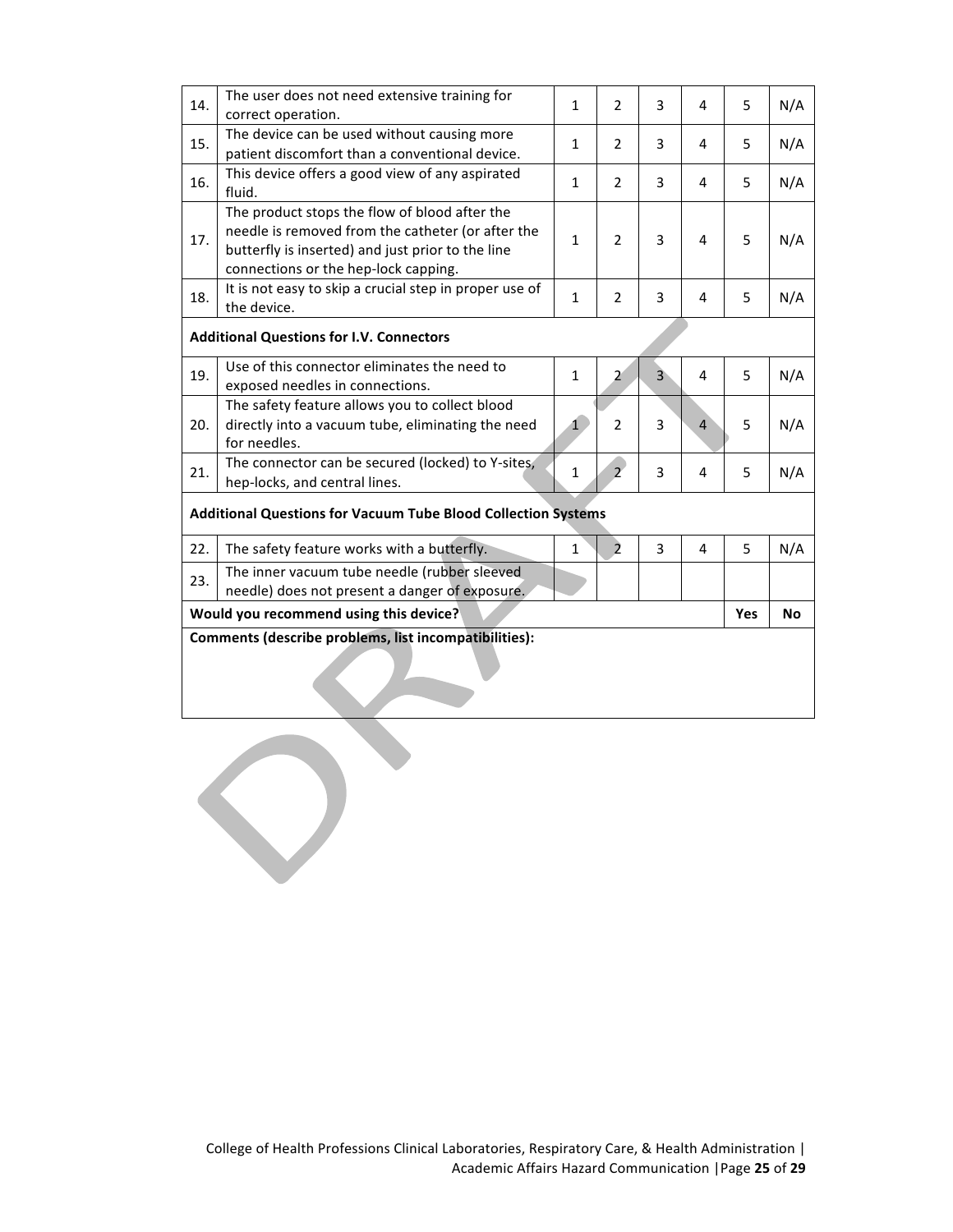## **Appendix E: Bloodborne Pathogen Program Review**

| <b>Section I Evaluation:</b>                                                                                                                                                                                                                                                                                                                                                                |     |           |                               |  |  |  |
|---------------------------------------------------------------------------------------------------------------------------------------------------------------------------------------------------------------------------------------------------------------------------------------------------------------------------------------------------------------------------------------------|-----|-----------|-------------------------------|--|--|--|
| <b>Evaluation of Process/Procedure</b>                                                                                                                                                                                                                                                                                                                                                      | Yes | <b>No</b> | <b>Additional Information</b> |  |  |  |
| 1. This evaluation was conducted to review the<br>circumstances surrounding a potential exposure<br>incident?                                                                                                                                                                                                                                                                               |     |           |                               |  |  |  |
| 2. Was this evaluation conducted to review and<br>update as necessary the Bloodborne Pathogen<br>program?                                                                                                                                                                                                                                                                                   |     |           |                               |  |  |  |
| 2a. Where there changes in any employee's tasks<br>and procedures since that last year's review?                                                                                                                                                                                                                                                                                            |     |           |                               |  |  |  |
| 2b. Have there been any updates issued from the<br>CDC that have a direct effect on Bloodborne<br>Pathogen?                                                                                                                                                                                                                                                                                 |     |           |                               |  |  |  |
| 2c. Has the annual consideration for any<br>commercially available and effective safer medical<br>device designed to eliminate or minimize<br>occupational exposure been conducted using the<br>sharp safer form?                                                                                                                                                                           |     |           |                               |  |  |  |
| 2d. Has the input for the identification, evaluation<br>and selection of effective engineering and work<br>practices controls obtained from solicited non-<br>managerial employee responsible for the direct<br>patient care, who are potentially exposed to injuries<br>from contaminated sharps?                                                                                          |     |           |                               |  |  |  |
| 3. Did the employee temporarily and briefly<br>declined to use Personal Protective Equipment<br>when, under rare and extraordinary circumstances,<br>it was the employee's professional judgment that in<br>the specific instance its use could have prevented<br>the delivery of health care or safety services or<br>would have posed an increased hazard to the safety<br>of the worker? |     |           |                               |  |  |  |
| <b>Section II Corrective Actions</b><br>If you answered yes to questions 1, 2a, 2b, 2c and 3 in Section I; briefly describe the<br>corrective action plan                                                                                                                                                                                                                                   |     |           |                               |  |  |  |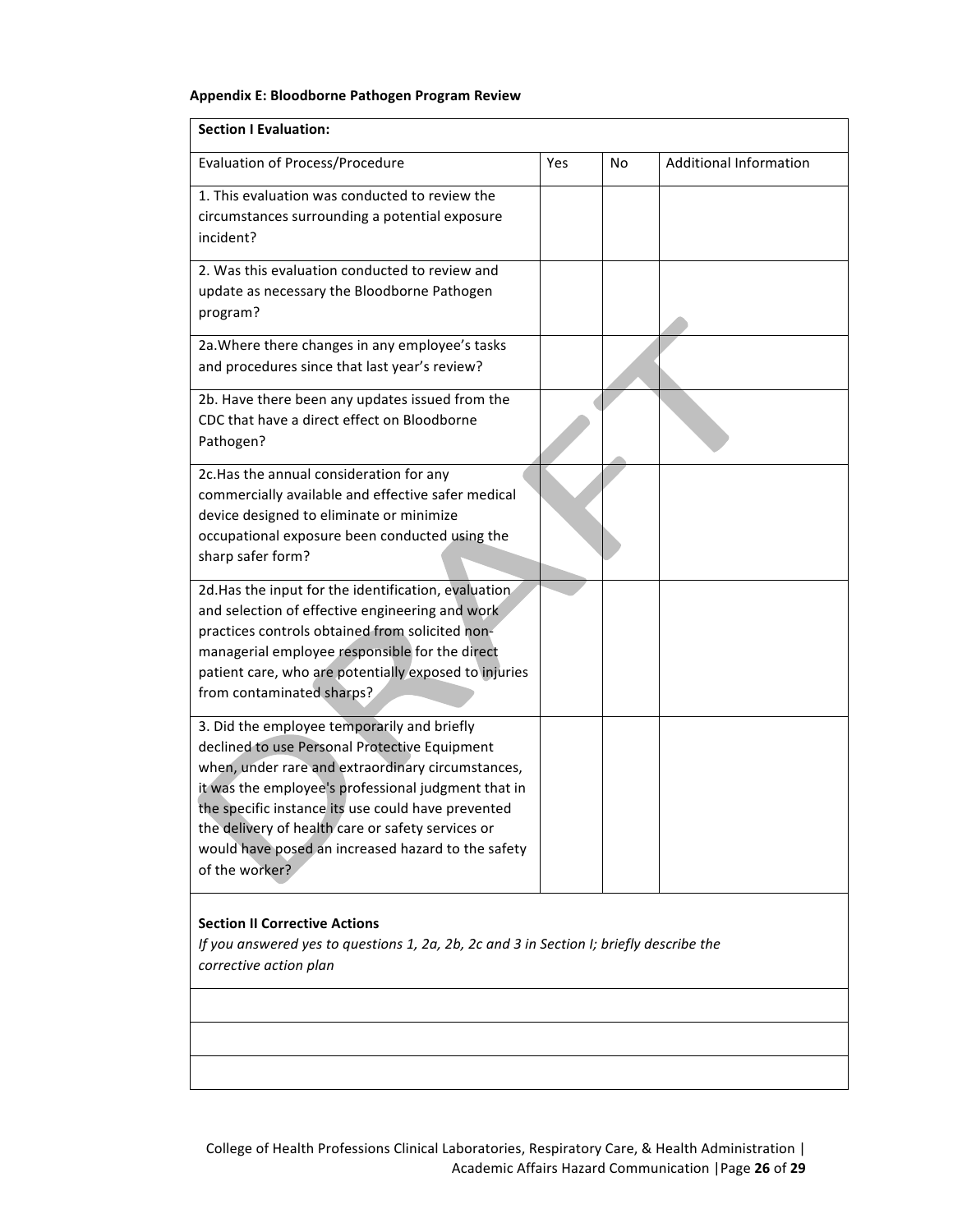**Section III Solicited non-managerial effective engineering and work practices:** Briefly describe the *input received* 

**Section IV: Evaluation Conducted by:** *Identify who conducted the evaluation. Keep this document* with the Department's Bloodborne Pathogen Program for **three years + current year.** 

**Names involved with the Evaluation and Date of Evaluation**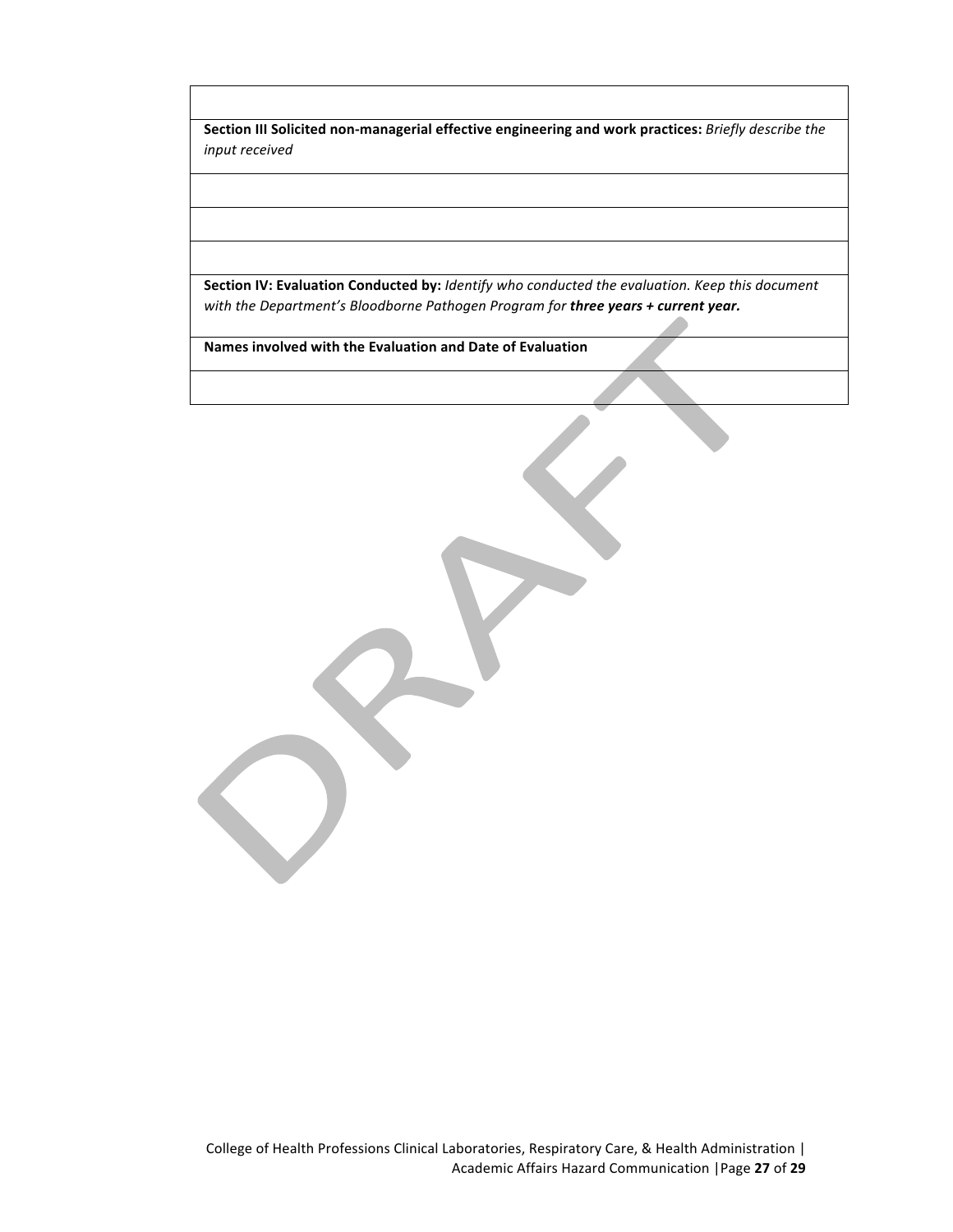# Appendix F: Post Exposure for College of Health Professions Clinical Laboratories, Respiratory **Care, & Health Administration Employees (Faculty, Staff, and Student Employees)**

Faculty, Staff, and Student Employees who through the course of their occupational tasks may have been potential exposure to Bloodborne Pathogens and infectious agents are required to report the potential exposure to their Department Head, Dean or Supervisor immediately.

Faculty, Staff and Student Employees who may require testing, treatment, care and counseling related to a bloodborne pathogen exposure will be provided at the University's expense.

- 1. The Faculty, Staff or Student Employee shall wash the exposed skin with soap and water. If the exposure occurred to the mucous membranes, the area should be flushed with large amounts of water.
- 2. The Dean, Department Head or Supervisor will call Birkam Health Center to notify them of the exposure. The Dean, Department Head or Supervisor will request information as to where to obtain treatment for the Faculty, Staff or Student Employee.
- 3. If the Faculty, Staff or Student Employee Exposure occurred before or after the normal business hours (8:00 am- 5:00 pm), the Dean, Department Head or Supervisor will instruct the exposed individual to seek medical attention from the local health care facility.
- 4. The Dean, Department Head or Supervisor will complete Ferris State University's Injury/Incident Report (For Employees) with the exposed Faculty, Staff or Student Employee and forward the report to Employee Safety.
- 5. The Faculty, Staff or Student Employee will proceed to Birkam Health Center or the local health care facility as soon as possible.
- 6. The treatment facility will determine the course of treatment based on the U. S. Public Health Service, Centers for Disease Control and Prevention recommendations for testing, medical examination, prophylaxis, and counseling procedures. If the treatment is provided by the local health care facility, the Faculty, Staff or Student Employee shall request a copy of his/her medical records and make a follow-up appointment with Birkam Health Center.
- 7. A copy of the health care provider's written opinion is provided to the exposed individual within 15 days of the completion of the post-exposure evaluation

This document was updated on 05/30/2013 and supports the Birkam Health Center's Bloodborne Pathogen Program.